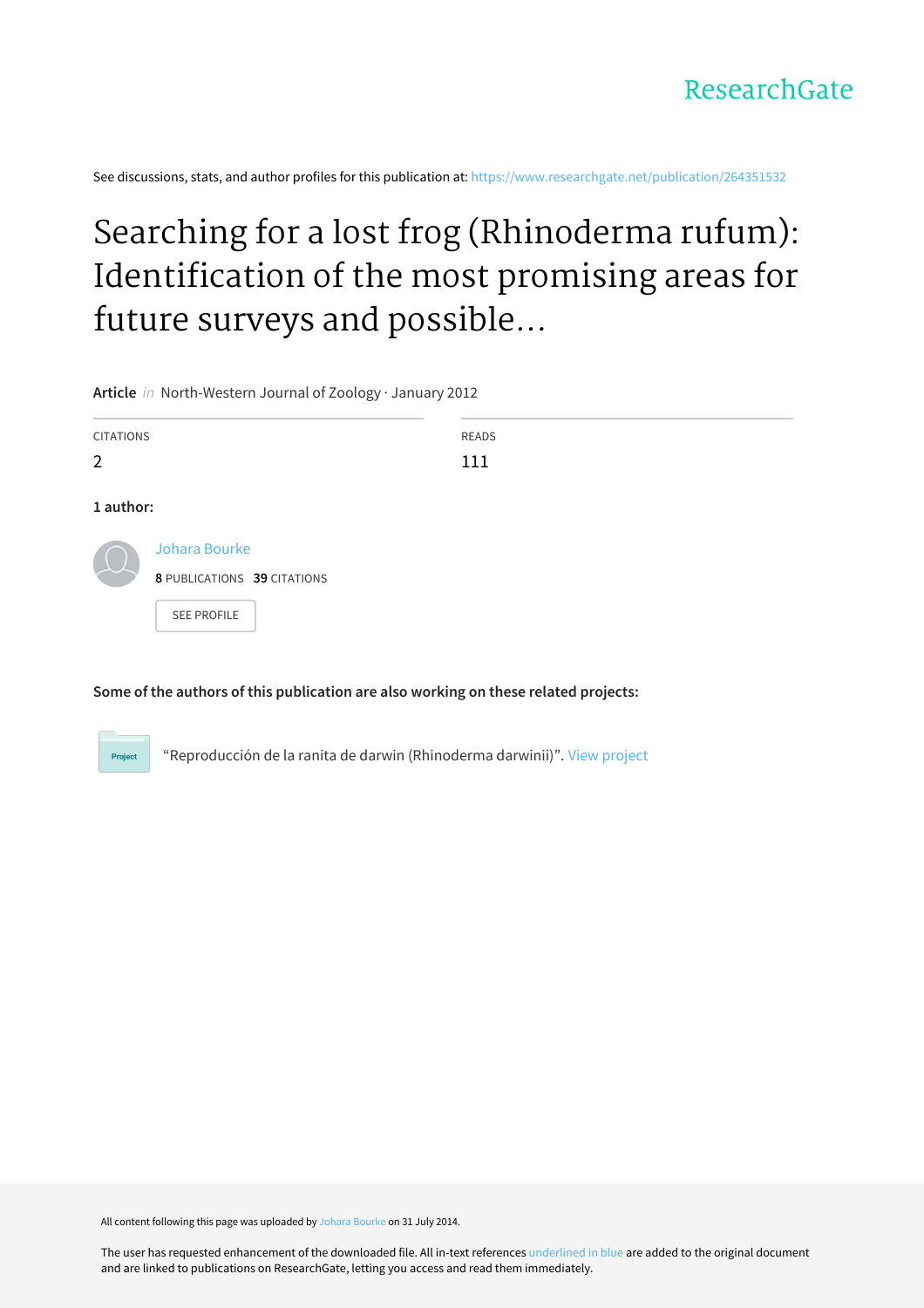# **Searching for a lost frog (***Rhinoderma rufum***): identification of the most promising areas for future surveys and possible reasons of its enigmatic decline**

[Johara BOURKE](https://www.researchgate.net/profile/Johara_Bourke2?el=1_x_100&enrichId=rgreq-f3f8238f6eb16f34ac2306766723702e-XXX&enrichSource=Y292ZXJQYWdlOzI2NDM1MTUzMjtBUzoxMjQ5MjQ0NDYzODQxMzBAMTQwNjc5NTcxNzkzMA==)\*, Klaus BUSSE and Wolfgang BÖHME

Zoologisches Forschungsmuseum Alexander Koenig (ZFMK), Adenaueralle 160, D-53113 Bonn, Germany. \* Corresponding author, J. Bourke, E-mail: johara.bourke@gmail.com

Received: 26. July 2011 / Accepted: 01. December 2011 / Available online: 08. January 2012 / Printed: June 2012

**Abstract.** Currently amphibians are more threatened than birds and mammals with more than one-third of all amphibians facing extinction. In Chile, Darwin's frog (*Rhinoderma rufum*) is classified as Critically Endangered by IUCN, and no individuals have been found since the 80's. Herein, a species distribution model (SDM) was generated to identify the most likely areas were remaining *R. rufum* populations might be detected as a first step to help to rediscover this lost frog. The SDM was based on bioclimatic and land cover information with a comprehensive collection of 19 species records compiled from literature, museum records and personal communications. The SDM suggests a potential distribution of *R. rufum*, which differs slightly from the one previously proposed. However, it shows an overlap with cultivation and artificial areas in Chile. Therefore, it seems likely that the major factor leading to *R. rufum* declines and possible extinction was anthropogenic habitat destruction.

**Key words:** potential habitat, species distribution modelling, habitat loss.

### **Introduction**

In the last years, amphibians have declined dramatically in many areas of the world and as many as one-third (32%) of amphibian species are known to be threatened or extinct, and almost half (42%) are declining (IUCN 2011). The declines have various likely causes: habitat destruction, environmental pollution, UV-B irradiation, diseases, global change and introduced species (e.g. [Gardner 2001](https://www.researchgate.net/publication/26411061_Declining_amphibian_populations_A_global_phenomenon_in_conservation_biology?el=1_x_8&enrichId=rgreq-f3f8238f6eb16f34ac2306766723702e-XXX&enrichSource=Y292ZXJQYWdlOzI2NDM1MTUzMjtBUzoxMjQ5MjQ0NDYzODQxMzBAMTQwNjc5NTcxNzkzMA==)[, Collins & Storfer 2003](https://www.researchgate.net/publication/227496326_Global_Amphibian_Declines_Sorting_the_Hypotheses?el=1_x_8&enrichId=rgreq-f3f8238f6eb16f34ac2306766723702e-XXX&enrichSource=Y292ZXJQYWdlOzI2NDM1MTUzMjtBUzoxMjQ5MjQ0NDYzODQxMzBAMTQwNjc5NTcxNzkzMA==), Beebee & Griffiths 2005). Once recognized current biodiversity loss, amphibian conservation action plans were initiated ([Gascon et al. 2007](https://www.researchgate.net/publication/227788503_Implementing_the_Amphibian_Conservation_Action_Plan?el=1_x_8&enrichId=rgreq-f3f8238f6eb16f34ac2306766723702e-XXX&enrichSource=Y292ZXJQYWdlOzI2NDM1MTUzMjtBUzoxMjQ5MjQ0NDYzODQxMzBAMTQwNjc5NTcxNzkzMA==)), suggesting mitigation measurements such as lost frogs surveys (Conservation International 2011) and amphibian captive breeding programs ([Gascon et al.](https://www.researchgate.net/publication/227788503_Implementing_the_Amphibian_Conservation_Action_Plan?el=1_x_8&enrichId=rgreq-f3f8238f6eb16f34ac2306766723702e-XXX&enrichSource=Y292ZXJQYWdlOzI2NDM1MTUzMjtBUzoxMjQ5MjQ0NDYzODQxMzBAMTQwNjc5NTcxNzkzMA==) [2007](https://www.researchgate.net/publication/227788503_Implementing_the_Amphibian_Conservation_Action_Plan?el=1_x_8&enrichId=rgreq-f3f8238f6eb16f34ac2306766723702e-XXX&enrichSource=Y292ZXJQYWdlOzI2NDM1MTUzMjtBUzoxMjQ5MjQ0NDYzODQxMzBAMTQwNjc5NTcxNzkzMA==)). However, for any conservation action, a critical and difficult initial step is to determine the target species' distribution (Rachlow & Svancara 200[6, Gaston & Fuller 2009](https://www.researchgate.net/publication/227987448_The_size_of_species)). Especially rare species, or those which are difficult to detect, pose unique challenges to conservationists when assessing their spatial distribution (Rachlow & Svancara 2006). This is frequently the case since many amphibians species are not well studied ([Karl et al.](https://www.researchgate.net/publication/288801523_Obtaining_environmental_measures_to_facilitate_vertebrate_habitat_modeling?el=1_x_8&enrichId=rgreq-f3f8238f6eb16f34ac2306766723702e-XXX&enrichSource=Y292ZXJQYWdlOzI2NDM1MTUzMjtBUzoxMjQ5MjQ0NDYzODQxMzBAMTQwNjc5NTcxNzkzMA==) [1999](https://www.researchgate.net/publication/288801523_Obtaining_environmental_measures_to_facilitate_vertebrate_habitat_modeling?el=1_x_8&enrichId=rgreq-f3f8238f6eb16f34ac2306766723702e-XXX&enrichSource=Y292ZXJQYWdlOzI2NDM1MTUzMjtBUzoxMjQ5MjQ0NDYzODQxMzBAMTQwNjc5NTcxNzkzMA==)[, Doherty & Harcourt 2004](https://www.researchgate.net/publication/229663846_Are_primate_taxa_specialists_or_simply_less_studied?el=1_x_8&enrichId=rgreq-f3f8238f6eb16f34ac2306766723702e-XXX&enrichSource=Y292ZXJQYWdlOzI2NDM1MTUzMjtBUzoxMjQ5MjQ0NDYzODQxMzBAMTQwNjc5NTcxNzkzMA==)[, Edwards et al.](https://www.researchgate.net/publication/216200322_Model-based_stratifications_for_enhancing_the_detection_of_rare_ecological_events?el=1_x_8&enrichId=rgreq-f3f8238f6eb16f34ac2306766723702e-XXX&enrichSource=Y292ZXJQYWdlOzI2NDM1MTUzMjtBUzoxMjQ5MjQ0NDYzODQxMzBAMTQwNjc5NTcxNzkzMA==) [2005](https://www.researchgate.net/publication/216200322_Model-based_stratifications_for_enhancing_the_detection_of_rare_ecological_events?el=1_x_8&enrichId=rgreq-f3f8238f6eb16f34ac2306766723702e-XXX&enrichSource=Y292ZXJQYWdlOzI2NDM1MTUzMjtBUzoxMjQ5MjQ0NDYzODQxMzBAMTQwNjc5NTcxNzkzMA==)). As a result, surveying for rare animals can be a resource-intensive activity that diverts energy and funds away from other conservation efforts [\(Rachlow & Svancara 2006\).](https://www.researchgate.net/publication/250068114_Prioritizing_habitat_for_surveys_of_an_uncommon_mammal_A_modeling_approach_applied_to_pygmy_rabbits?el=1_x_8&enrichId=rgreq-f3f8238f6eb16f34ac2306766723702e-XXX&enrichSource=Y292ZXJQYWdlOzI2NDM1MTUzMjtBUzoxMjQ5MjQ0NDYzODQxMzBAMTQwNjc5NTcxNzkzMA==) In spite of this, thanks to many lost frogs searching initiatives, dozens of species have been rediscovered worldwide (i.e. at the Ivory coast, Democratic Republic of Congo, Ecuador, Haiti and Mexico) even after more than two decades (Conservation International 2011).

In Chile, Darwin's frog populations have recently declined ([Young et al](https://www.researchgate.net/publication/220016969_Population_Declines_and_Priorities_for_Amphibian_Conservation_in_Latin_America?el=1_x_8&enrichId=rgreq-f3f8238f6eb16f34ac2306766723702e-XXX&enrichSource=Y292ZXJQYWdlOzI2NDM1MTUzMjtBUzoxMjQ5MjQ0NDYzODQxMzBAMTQwNjc5NTcxNzkzMA==)*.* 2001) and are thought to be highly endangered (Glade 199[8,](https://www.researchgate.net/publication/250373526_Evaluacion_del_estado_de_conservacion_de_los_anfibios_en_Chile?el=1_x_8&enrichId=rgreq-f3f8238f6eb16f34ac2306766723702e-XXX&enrichSource=Y292ZXJQYWdlOzI2NDM1MTUzMjtBUzoxMjQ5MjQ0NDYzODQxMzBAMTQwNjc5NTcxNzkzMA==)  [Díaz-Páez & Ortiz 2003](https://www.researchgate.net/publication/250373526_Evaluacion_del_estado_de_conservacion_de_los_anfibios_en_Chile?el=1_x_8&enrichId=rgreq-f3f8238f6eb16f34ac2306766723702e-XXX&enrichSource=Y292ZXJQYWdlOzI2NDM1MTUzMjtBUzoxMjQ5MjQ0NDYzODQxMzBAMTQwNjc5NTcxNzkzMA==), IUCN 2011). *Rhinoderma rufum* is listed as number 45 on the evolutionarily distinct and globally endangered amphibian list (EDGE 2011), and it is also classified as critically endangered by IUCN (2011). Formerly, this species was distributed in small, isolated populations, and was fairly regularly seen until approximately 1978 (Baillie et al. 2004, Veloso et al. 2010). In 1980 [Penna & Veloso \(1990](https://www.researchgate.net/publication/271804148_Vocal_Diversity_in_Frogs_of_the_South_American_Temperate_Forest?el=1_x_8&enrichId=rgreq-f3f8238f6eb16f34ac2306766723702e-XXX&enrichSource=Y292ZXJQYWdlOzI2NDM1MTUzMjtBUzoxMjQ5MjQ0NDYzODQxMzBAMTQwNjc5NTcxNzkzMA==)) recorded for the last time *R. rufum* in the Concepción province. Subsequently, there have been no confirmed reports despite several attempts to relocate the species, giving rise to fears that it might have become extinct in the meanwhile (Busse 2002, Baillie et al. 2004, Veloso et al. 2008).

The genus *Rhinoderma* is endemic to the Valdivian forest, a temperate rain forest, situated in the central south of Chile bordering Argentina. These frogs are unique, due to their reproductive parental care, where males brood their tadpoles inside their vocal pouch (Called Neomelia). *Rhinoderma* was described for the first time by Duméril and Bibron (1841) based on specimens collected by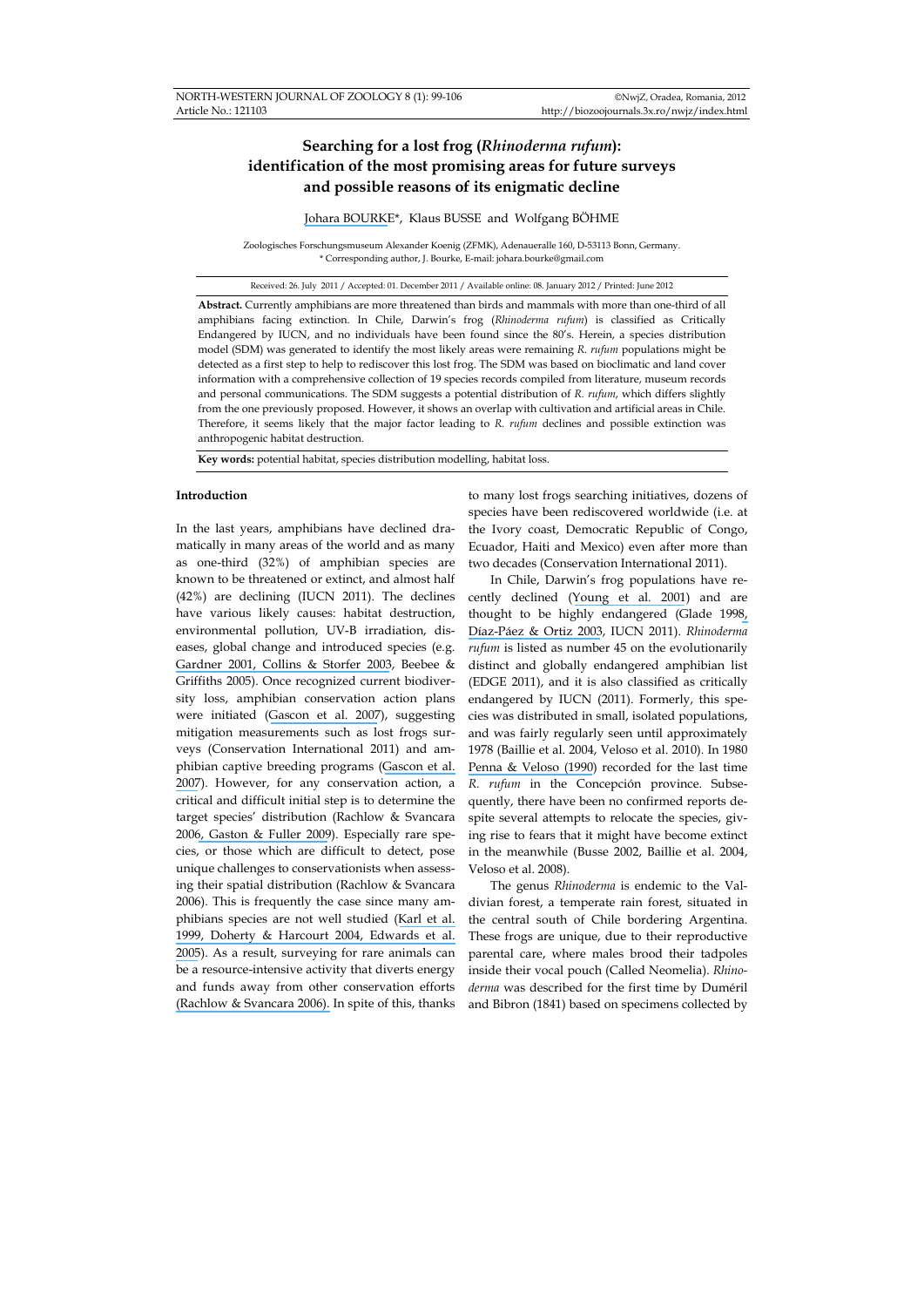Charles Darwin during his voyage around the world on the "Beagle". In his honour this species was named *Rhinoderma darwinii*. On the other hand, its sister species *Rhinoderma rufum* was described in 1902 by Philippi, as *Heminectus rufus*. However, this new species was neither recognized by Cei (1958, 1962) nor by [Donoso-Barros \(1970\)](https://www.researchgate.net/publication/292023590_Catalogo_herpetologico_chileno?el=1_x_8&enrichId=rgreq-f3f8238f6eb16f34ac2306766723702e-XXX&enrichSource=Y292ZXJQYWdlOzI2NDM1MTUzMjtBUzoxMjQ5MjQ0NDYzODQxMzBAMTQwNjc5NTcxNzkzMA==), due to the loss of the type specimen, its confusing original description, and physical similarities shared by both species. It was only revalidated by Formas (1975) after Jorquera et al. (1972, 1974) conducted an embryological and developmental study and detected differences in egg and larval development. While larvae of *R. darwinii* develop in the vocal pouch until the metamorphosis is completed, *R. rufum* larvae have only a short stay in the vocal pouch and pass through a long lasting free living tadpole stage before metamorphosis. Furthermore, unique morphological characteristics are present in *R. rufum*, such as different tympanum morphology, obtuse fingers with a bearing under (Philippi 1902, Formas et al. 1975), and more conspicuously webbed toes, different colour pattern on the ventral side of the feet, more pronounced heel appendices, and less developed metatarsal tubercles (Formas et al. 1975). Based on these developmental and morphological differences, Formas et al. (1975) concluded that they actually are two different species. As a consequence of this systematic confusion, *R. rufum* was not well studied and scarce scientific material is available. The few existing studies have described its taxonomy (Phillipi 1902, Formas et al. 1975), distribution (Barros 1918, Torres & Castillo 1973, Formas et al. 1975), development (Jorquera et al. 1974, 1981, Jorquera 1986), digestive track development ([Jorquera et al. 1982](https://www.researchgate.net/publication/271754914_Comparative_Studies_of_the_Digestive_Tract_Development_between_Rhinoderma_darwinii_and_R_rufum?el=1_x_8&enrichId=rgreq-f3f8238f6eb16f34ac2306766723702e-XXX&enrichSource=Y292ZXJQYWdlOzI2NDM1MTUzMjtBUzoxMjQ5MjQ0NDYzODQxMzBAMTQwNjc5NTcxNzkzMA==), Jorquera 1986) and karyology ([Formas 1976](https://www.researchgate.net/publication/22199962_New_karyological_data_of_Rhinoderma_The_chromosomes_of_Rhinoderma_rufum?el=1_x_8&enrichId=rgreq-f3f8238f6eb16f34ac2306766723702e-XXX&enrichSource=Y292ZXJQYWdlOzI2NDM1MTUzMjtBUzoxMjQ5MjQ0NDYzODQxMzBAMTQwNjc5NTcxNzkzMA==)).

Once*, R. rufum* could be found between Zapallar (Moreno in Formas et al. 1975) and Concepción (Jorquera et al. 1974) in coastal areas, ravines and high hills next to small water seep protected by shady leafy trees (Barros 1918). It has been documented in leaf-litter in temperate mixed forests, and also in bogs surrounded by forests (Veloso et al. 2008). Barros (1918) stated that *R. rufum* swims with agility, but normally stays quite by the water shore, or hiding in some hole by the shore under the dead leaves that float in some eddy. Under this last shelter it is almost always floating vertical, touching the leaves with the snout. When the running water disappears, they hide themselves under stones where humidity is conserved and they

group and shelter together. They are never present in sunny and open areas of the ravine, but rather in shaded areas protected by foliage, where direct sunbeam filters through only occasionally. Specimens at "Barranca alta" were collected during summer in shadowed ravines skirted by *Aristotelia chilensis* (Torres & Castillo in Formas (1975)). Specimens from Vichuquén were collected during summer in humid ravines that were covered by vegetation (Barros 1918). The animals from Chiguayante were collected during winter and spring under stones and between humid vegetation next to the water in a *Nothofagus* forest, which was relatively disturbed by people (Barros 1918).

Based on all available information on habitat preferences and the spatial distribution of *R. rufum* compiled through extensive literature surveys, museum specimens and personal communications, we herein develop a quantitative spatially explicit species distribution model (SDM) to assess its potential distribution by comparing environmental features at species record sites with those within its general area of occurrence (O'Connor 2002). Such models have been described to serve as useful tools for evaluating potential distributions and habitat suitability over large areas and also for guiding survey efforts to those areas with higher probabilities of species occurrence ([Ed](https://www.researchgate.net/publication/216200322_Model-based_stratifications_for_enhancing_the_detection_of_rare_ecological_events?el=1_x_8&enrichId=rgreq-f3f8238f6eb16f34ac2306766723702e-XXX&enrichSource=Y292ZXJQYWdlOzI2NDM1MTUzMjtBUzoxMjQ5MjQ0NDYzODQxMzBAMTQwNjc5NTcxNzkzMA==)[wards et al. 2005](https://www.researchgate.net/publication/216200322_Model-based_stratifications_for_enhancing_the_detection_of_rare_ecological_events?el=1_x_8&enrichId=rgreq-f3f8238f6eb16f34ac2306766723702e-XXX&enrichSource=Y292ZXJQYWdlOzI2NDM1MTUzMjtBUzoxMjQ5MjQ0NDYzODQxMzBAMTQwNjc5NTcxNzkzMA==)[, Peterson et al. 2005](https://www.researchgate.net/publication/286239999_Geographical_Information_Systems_and_Survey_Designs?el=1_x_8&enrichId=rgreq-f3f8238f6eb16f34ac2306766723702e-XXX&enrichSource=Y292ZXJQYWdlOzI2NDM1MTUzMjtBUzoxMjQ5MjQ0NDYzODQxMzBAMTQwNjc5NTcxNzkzMA==)[, Le Lay et al.](https://www.researchgate.net/publication/224935228_Prospective_sampling_based_on_model_ensembles_improves_the_detection_of_rare_species?el=1_x_8&enrichId=rgreq-f3f8238f6eb16f34ac2306766723702e-XXX&enrichSource=Y292ZXJQYWdlOzI2NDM1MTUzMjtBUzoxMjQ5MjQ0NDYzODQxMzBAMTQwNjc5NTcxNzkzMA==)  [2010](https://www.researchgate.net/publication/224935228_Prospective_sampling_based_on_model_ensembles_improves_the_detection_of_rare_species?el=1_x_8&enrichId=rgreq-f3f8238f6eb16f34ac2306766723702e-XXX&enrichSource=Y292ZXJQYWdlOzI2NDM1MTUzMjtBUzoxMjQ5MjQ0NDYzODQxMzBAMTQwNjc5NTcxNzkzMA==)). Our results highlight areas where further field surveys may have the highest chance to detect further (last?) populations of *R. rufum*.

#### **Materials and Methods**

# Species records and climate data

A total of 19 *Rhinoderma rufum* records (Table 1) were compiled from literature and material collections data. Geo-referencing was conducted when necessary with Google Earth (http://www.google.com/earth/index .html). All data was checked in the DIVA-GIS 7.4 software for possible errors ([Hijmans et al. 2005a](https://www.researchgate.net/publication/224839897_Very_high_resolution_interpolated_climate_surfaces_of_global_land_areas?el=1_x_8&enrichId=rgreq-f3f8238f6eb16f34ac2306766723702e-XXX&enrichSource=Y292ZXJQYWdlOzI2NDM1MTUzMjtBUzoxMjQ5MjQ0NDYzODQxMzBAMTQwNjc5NTcxNzkzMA==)).

Current climate conditions for Chile was obtained from the WorldClim database, version 1.4 (www.worldclim.org, Hijmans et al. 2005b). This weather conditions were recorded between 1950 and 2000 interpolated to a grid cell resolution of 30 arcsec (equivalent to ca. 1 x 1 km). Bioclimate variables were calculated with DIVA-GIS, which are suitable for the SDM application ([Beaumont et al. 2005](https://www.researchgate.net/publication/222062638_Predicting_species_distributions_Use_of_climatic_parameters_in_BIOCLIM_and_its_impact_on_predictions_of_species), Busby 1991). As temperature is a key factor for ectothermic species, we selected the "annual mean temperature" and "temperature annual range (BIO5-BIO6)" as important variables related to energetic balances and digestive turnover rates [\(Rödder 2010\).](https://www.researchgate.net/publication/232709549_Potential_Distribution_of_the_Alien_Invasive_Brown_Tree_Snake_Boiga_irregularis_Reptilia_Colubridae?el=1_x_8&enrichId=rgreq-f3f8238f6eb16f34ac2306766723702e-XXX&enrichSource=Y292ZXJQYWdlOzI2NDM1MTUzMjtBUzoxMjQ5MjQ0NDYzODQxMzBAMTQwNjc5NTcxNzkzMA==)  Humidity is the key factor limiting the distributions for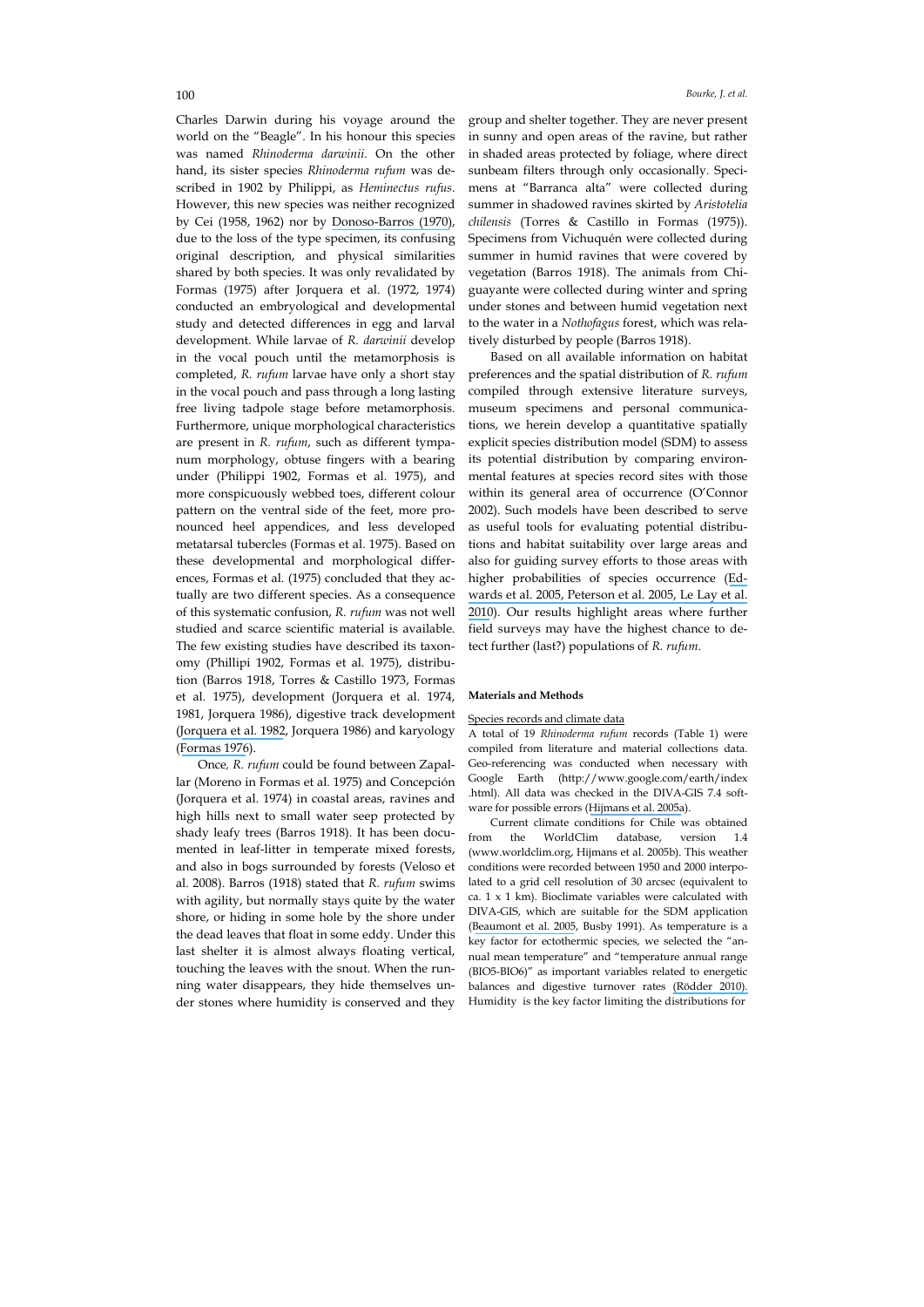**Table 1.** Location of *Rhinoderma rufum* populations included in this study. Museum collections: Instituto de Zoología de Universidad Austral, Chile (IZUA); Museo de Zoología de la Universidad de Concepción, Chile (MZUC=IZUC=ICBUC); Museo de Historia Natural de Santiago, Chile (MNHN); Zoologisches Museum der Christian-Albrechts-Universität, Kiel, Germany (ZMK); Zoologisches Forschungsmuseum Alexander Koenig, Germany (ZFMK); National Museum of Natural History, Smitsonian Institute, USA (USNM=NMNH).<sup>a</sup> collection material lost (According to Cei (1958) in Formas et al. 1975),<sup>b</sup> collection material lost by fire 2008, c collection material not found.

| Locality      | Description                                                                                             | Coordinates     | Source                                                                               | Museum material                                                                                                                                  |
|---------------|---------------------------------------------------------------------------------------------------------|-----------------|--------------------------------------------------------------------------------------|--------------------------------------------------------------------------------------------------------------------------------------------------|
|               |                                                                                                         |                 |                                                                                      | (Collector, Museum (year))                                                                                                                       |
| Zapallar      | Zapallar creek<br>(Prov. Petorca)                                                                       | 32°34'S/71°25'W | Moreno in Formas et al.<br>(1975)                                                    | Moreno, IZUA (1966) <sup>b</sup> ;<br><b>ZFMK (1926)</b>                                                                                         |
| Pichilemu     |                                                                                                         | 34°20′S/71°52′W | Parra (2003) pers. comm.                                                             |                                                                                                                                                  |
| Paredones     | (O'higgins region)                                                                                      | 34°39′S/71°53′W | Penna (1978) pers. comm.                                                             |                                                                                                                                                  |
| La rufina     |                                                                                                         | 34°44'S/70°45'W | Perez (2000) pers. comm.                                                             |                                                                                                                                                  |
| Vichuquén     |                                                                                                         | 34°49′S/72°01′W | Philippi (1902), Donoso Ba-<br>rros 1972 in Torres & Castillo<br>(1973)              | Philippi, MNHS <sup>a</sup> ; Timmer-<br>mann, ZMK (1926); Tim-<br>mermann, ZFMK (1926);<br>Morán & Tapia, IZUA-A<br>(1969) <sup>b</sup> Neotype |
| Curicó        | Coast                                                                                                   |                 | Barros (1918), Donoso-Barros<br>(1970), Formas et al. 1975                           |                                                                                                                                                  |
|               | Nilahue valley                                                                                          | 34°34′S/71°47′W | Barros (1918)                                                                        |                                                                                                                                                  |
|               | Ranguilí canyon                                                                                         | 34°39′S/71°57′W | Barros (1918)                                                                        |                                                                                                                                                  |
|               | Cutemu/Catemo                                                                                           | 34°48′S/71°53′W | Barros (1918)                                                                        |                                                                                                                                                  |
|               | (spelling correc-<br>tion by Torres &<br>Castillo 1973)                                                 |                 |                                                                                      |                                                                                                                                                  |
|               | Hualañé                                                                                                 | 34°55'S/71°46'W | Barros (1918), Donoso Barros<br>(1970), Formas et al. 1975                           |                                                                                                                                                  |
| San Fernando  | Five league to the<br>east of san Fer-<br>nando in "Los<br>Quillayes" (Prov.<br>Colchagua)              | 34°35′S/71°45′W | Barros (1918)                                                                        |                                                                                                                                                  |
| Barranca Alta | Four km North<br>from Bucalemu<br>beach and two km<br>from South<br>Boyeruca beach<br>(Prov. Colchagua) | 34°40′S/72°01′W | Wilhelm (1927), Torres & Cas- Torres, IZUA-A (1972) <sup>b</sup><br>tillo (1973)     |                                                                                                                                                  |
| Constitución  | Coastal lagoons                                                                                         | 35°19′S/72°24′W | Barros in Krieg (1924)                                                               |                                                                                                                                                  |
| Concepción    |                                                                                                         |                 | Jorquera et al. (1974, 1981),<br>Penna & Veloso (1980)                               | Formas, IZUA (1974) <sup>b</sup>                                                                                                                 |
|               | English avenue                                                                                          | 36°50'S/73°02'W | Ortiz (2010) pers. comm.                                                             | Donoso Barros, MZUC<br>(1962)                                                                                                                    |
|               | Chiguayante                                                                                             | 36°55′S/73°01′W | Formas et al. (1976)                                                                 | Pugin, IZUA <sup>b</sup> ; Cekalovic,<br>MH (1974); USNM (1973)                                                                                  |
|               | Caracol hill                                                                                            | 36°37′S/72°56′W | Formas et al. (1975)                                                                 | ICBUC 1964c                                                                                                                                      |
|               | Nonguén                                                                                                 | 36°51′S/72°59′W | Gobierno de Chile, comision<br>nacional del medio ambiente,<br>región Bio-bío (2008) |                                                                                                                                                  |
| Mocha island  |                                                                                                         | 38°28′S/74°18′W | Ibarra-Vidal (1989)                                                                  |                                                                                                                                                  |
| Ramadilla     |                                                                                                         | 37°18′S/73°15′W | Formas (1995)                                                                        |                                                                                                                                                  |
| Nahuelbuta    |                                                                                                         | 37°47′S/73°09′W | Ortiz & Ibarra-Vidal (2005)                                                          |                                                                                                                                                  |

amphibians ([Wells 2007](https://www.researchgate.net/publication/41113860_The_Ecology_Behavior_of_Amphibians?el=1_x_8&enrichId=rgreq-f3f8238f6eb16f34ac2306766723702e-XXX&enrichSource=Y292ZXJQYWdlOzI2NDM1MTUzMjtBUzoxMjQ5MjQ0NDYzODQxMzBAMTQwNjc5NTcxNzkzMA==)), hence we included "annual precipitation", "precipitation of warmest quarter" and "precipitation of coldest quarter" as important predictor variables for the potential distribution of *R. rufum*.

Species Distribution Models

The Maxent software for species habitat modelling, version 3.3.3e (www.cs.princeton.edu/~shapire/maxent) ([Phillips et al. 2004](https://www.researchgate.net/publication/221345128_A_Maximum_Entropy_Approach_to_Species_Distribution_Modeling?el=1_x_8&enrichId=rgreq-f3f8238f6eb16f34ac2306766723702e-XXX&enrichSource=Y292ZXJQYWdlOzI2NDM1MTUzMjtBUzoxMjQ5MjQ0NDYzODQxMzBAMTQwNjc5NTcxNzkzMA==)[, Phillips & Dudík 2008](https://www.researchgate.net/publication/227635331_Modeling_of_species_distributions_with_MAXENT_new_extensions_and_a_comprehensive_evaluation?el=1_x_8&enrichId=rgreq-f3f8238f6eb16f34ac2306766723702e-XXX&enrichSource=Y292ZXJQYWdlOzI2NDM1MTUzMjtBUzoxMjQ5MjQ0NDYzODQxMzBAMTQwNjc5NTcxNzkzMA==)) was applied to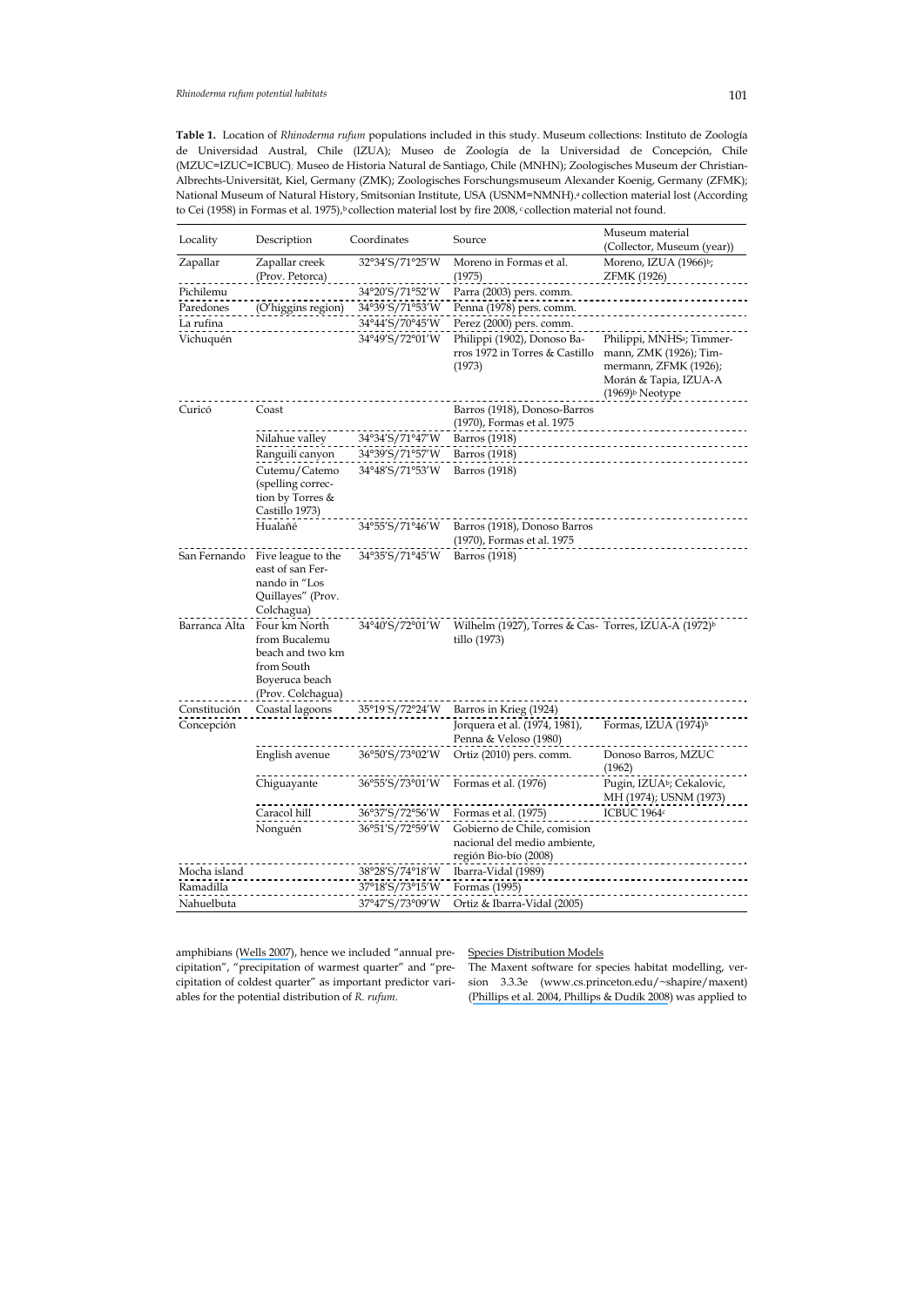assess the potential distribution of Darwin's frog. In the past, Maxent has been proposed to be one of the best algorithms when the number of species records is rather low ([Hernandez et al. 2006](https://www.researchgate.net/publication/227546950_The_effect_of_sample_size_and_species_characteristics_on_performance_of_different_species_distribution_modeling_methods?el=1_x_8&enrichId=rgreq-f3f8238f6eb16f34ac2306766723702e-XXX&enrichSource=Y292ZXJQYWdlOzI2NDM1MTUzMjtBUzoxMjQ5MjQ0NDYzODQxMzBAMTQwNjc5NTcxNzkzMA==)[, Wisz et al. 2008](https://www.researchgate.net/publication/269629083_Predicting_Species_Distributions_Working_Group_N_Effects_of_sample_size_on_the_performance_of_species_distribution_models?el=1_x_8&enrichId=rgreq-f3f8238f6eb16f34ac2306766723702e-XXX&enrichSource=Y292ZXJQYWdlOzI2NDM1MTUzMjtBUzoxMjQ5MjQ0NDYzODQxMzBAMTQwNjc5NTcxNzkzMA==)). Its capacity to predict novel presence localities for poorly known species has been previously confirmed ([Pearson et al. 2007](https://www.researchgate.net/publication/227714587_ORIGINAL_ARTICLE_Predicting_species_distributions_from_small_numbers_of_occurrence_records_a_test_case_using_cryptic_geckos_in_Madagascar?el=1_x_8&enrichId=rgreq-f3f8238f6eb16f34ac2306766723702e-XXX&enrichSource=Y292ZXJQYWdlOzI2NDM1MTUzMjtBUzoxMjQ5MjQ0NDYzODQxMzBAMTQwNjc5NTcxNzkzMA==)). SDMs developed herein were computed using the default Maxent settings using the logistic output format ([Phillips](https://www.researchgate.net/publication/227635331_Modeling_of_species_distributions_with_MAXENT_new_extensions_and_a_comprehensive_evaluation?el=1_x_8&enrichId=rgreq-f3f8238f6eb16f34ac2306766723702e-XXX&enrichSource=Y292ZXJQYWdlOzI2NDM1MTUzMjtBUzoxMjQ5MjQ0NDYzODQxMzBAMTQwNjc5NTcxNzkzMA==) [& Dudík 2008](https://www.researchgate.net/publication/227635331_Modeling_of_species_distributions_with_MAXENT_new_extensions_and_a_comprehensive_evaluation?el=1_x_8&enrichId=rgreq-f3f8238f6eb16f34ac2306766723702e-XXX&enrichSource=Y292ZXJQYWdlOzI2NDM1MTUzMjtBUzoxMjQ5MjQ0NDYzODQxMzBAMTQwNjc5NTcxNzkzMA==)), whereby Maxent automatically selected 10.000 randomly chosen background points within an area defined by a 150 km radius enclosing all known records. The predictive performance of the SDM was assessed with the Area under the Curve (AUC), referring to the ROC (Receiver Operation Characteristic) curve assessing the SDM's ability to distinguish background points from training points ([Hanley & McNeil 1982](https://www.researchgate.net/publication/16134792_The_Meaning_and_Use_of_the_Area_Under_a_Receiver_Operating_Characteristic_ROC_Curve?el=1_x_8&enrichId=rgreq-f3f8238f6eb16f34ac2306766723702e-XXX&enrichSource=Y292ZXJQYWdlOzI2NDM1MTUzMjtBUzoxMjQ5MjQ0NDYzODQxMzBAMTQwNjc5NTcxNzkzMA==), Phillips et al. 2006). Therefore, we used 70% of the species records as training points to train the model and the remaining 30% for testing it. Re-sampling was replicated 100 times and the average predictions per grid cell were used for further processing. Values of AUC ranged from 0.5 (prediction is not better than random) to 1.0 for models giving perfect discrimination between presence and pseudo-absence records. Maxent internally allows for an assessment of the relative contribution of variables to the final model. Possible uncertainties due to extrapolation onto climatic conditions exceeding the training range of the SDM were assessed using multivariate environmental similarity surfaces (MESS; [Elith et al. 2010](https://www.researchgate.net/publication/227604776_The_art_of_modeling_range-shifted_species?el=1_x_8&enrichId=rgreq-f3f8238f6eb16f34ac2306766723702e-XXX&enrichSource=Y292ZXJQYWdlOzI2NDM1MTUzMjtBUzoxMjQ5MjQ0NDYzODQxMzBAMTQwNjc5NTcxNzkzMA==)).

#### Integration of land cover and human footprint data

The potential distribution of *R. rufum* as proposed by Maxent based on bioclimatic conditions include areas with apparently unsuitable micro-habitats, which can be incorporated by clipping the potential distribution derived from climate information, i.e. with land cover types available though the Global Land Cover Information Facility (GLC2000, available through http://bioval.jrc. ec.europa.eu/products/glc2000/glc2000.php).

According to literature data, the altitude where *R. rufum* can be found ranges between 0-500 m a.s.l. (Veloso et al. 2008) or between 50-500 m a.s.l. ([Díaz-Páez & Ortiz](https://www.researchgate.net/publication/250373526_Evaluacion_del_estado_de_conservacion_de_los_anfibios_en_Chile?el=1_x_8&enrichId=rgreq-f3f8238f6eb16f34ac2306766723702e-XXX&enrichSource=Y292ZXJQYWdlOzI2NDM1MTUzMjtBUzoxMjQ5MjQ0NDYzODQxMzBAMTQwNjc5NTcxNzkzMA==) [2003](https://www.researchgate.net/publication/250373526_Evaluacion_del_estado_de_conservacion_de_los_anfibios_en_Chile?el=1_x_8&enrichId=rgreq-f3f8238f6eb16f34ac2306766723702e-XXX&enrichSource=Y292ZXJQYWdlOzI2NDM1MTUzMjtBUzoxMjQ5MjQ0NDYzODQxMzBAMTQwNjc5NTcxNzkzMA==)). Based on all available information on micro-habitat preferences (see introduction), we considered tree cover (broadleaf and needle leaf, mixed leaf type, evergreen and deciduous, open and closed, regularly flooded by fresh water) corresponding to the GLC2000 classes 1 to 7; mosaic tree cover and other natural vegetation (class 9); shrub cover (closed and open, evergreen and deciduous) corresponding to GLC200 classes 11 and 12) as potentially suitable. The following land cover classes were categorized as unsuitable for *R. rufum*: tree cover regularly flooded by saline water (class 8), tree cover burnt (10), herbaceous closed open (13), spare herbaceous or shrub cover (14), regularly flooded shrub land or herbaceous coverage (15), bare areas (19), water bodies (20), snow and ice (21), and all anthropogenically modified areas comprising cultivated and managed areas (16), mosaic cropland/tree cover/other natural vegetation (17), mosaic cropland/shrub and /or grass cover (18), and artificial surface and associated areas (22).

Information on the degree of anthropogenic disturbances was integrated using the human footprint index developed by [Sanderson et al. \(2002\)](https://www.researchgate.net/publication/232693478_The_Human_Footprint_and_the_Last_of_the_Wild?el=1_x_8&enrichId=rgreq-f3f8238f6eb16f34ac2306766723702e-XXX&enrichSource=Y292ZXJQYWdlOzI2NDM1MTUzMjtBUzoxMjQ5MjQ0NDYzODQxMzBAMTQwNjc5NTcxNzkzMA==) ("Atlas of the human footprint" available at www.wcs.org/ humanfootprint). This index was developed based on data gathered from 1960 to 1995 on the land surface comprising geographic data describing human population density, land transformation, access, and electrical power infrastructure. It was normalized to reflect the continuum of human influence across each terrestrial biome defined within biogeographic realms ([Sanderson et al. 2002](https://www.researchgate.net/publication/232693478_The_Human_Footprint_and_the_Last_of_the_Wild?el=1_x_8&enrichId=rgreq-f3f8238f6eb16f34ac2306766723702e-XXX&enrichSource=Y292ZXJQYWdlOzI2NDM1MTUzMjtBUzoxMjQ5MjQ0NDYzODQxMzBAMTQwNjc5NTcxNzkzMA==)).

# **Results**

We obtained a good SDM with an AUC value of 0.8017 although the number of available species records was rather low. The potential distribution suggested by our SDM covers well the IUCN (Veloso et al. 2008) estimate, wherein the latter is situated within higher Maxent classes (<0.422), also confirming the predicting power of the model. The lowest observed Maxent value at the presence point used for the model training was 0.3578. Analyses of variable contributions in the SDM revealed that "temperature annual range" with 39.5% had the highest explanative power, followed by "annual mean temperature" (31.2%), "precipitation of the coldest quarter" (19.2%), 'precipitation of warmest quarter" (9.9%) and "annual precipitation" (0.2%).

Comparing the land cover classes wherein the species records are situated also increases the available information about *R. rufum* habitat preferences. The species records are situated in the forest areas comprising in the northern parts shrub and sclerophyll forests and deciduous forests in the south. The shrub and sclerophyll forest is characterized by Mediterranean climate with cold and rainy winter and warm and dry summer. The deciduous forest has a temperate weather with droughts during the summer, which decreases from North to South. In this area the main characteristic is the presence of deciduous species such as *Nothofagus*, which in the north are mixed with sclerophyll vegetation and in the south with laurels ([Gajardo 1994](https://www.researchgate.net/publication/281322467_La_vegetacion_natural_de_Chile?el=1_x_8&enrichId=rgreq-f3f8238f6eb16f34ac2306766723702e-XXX&enrichSource=Y292ZXJQYWdlOzI2NDM1MTUzMjtBUzoxMjQ5MjQ0NDYzODQxMzBAMTQwNjc5NTcxNzkzMA==)).

The SMD appears to be consistent with the natural history of *R. rufum* (Fig. 1). Our map suggests that *R. rufum* can find climatically suitable habitats under current conditions in the coastal area between political region IV and northern part of region IX (Fig. 2). However, no *R. rufum* specimens have been found in the IX region, probably due to interspecific competition with *R. darwinii*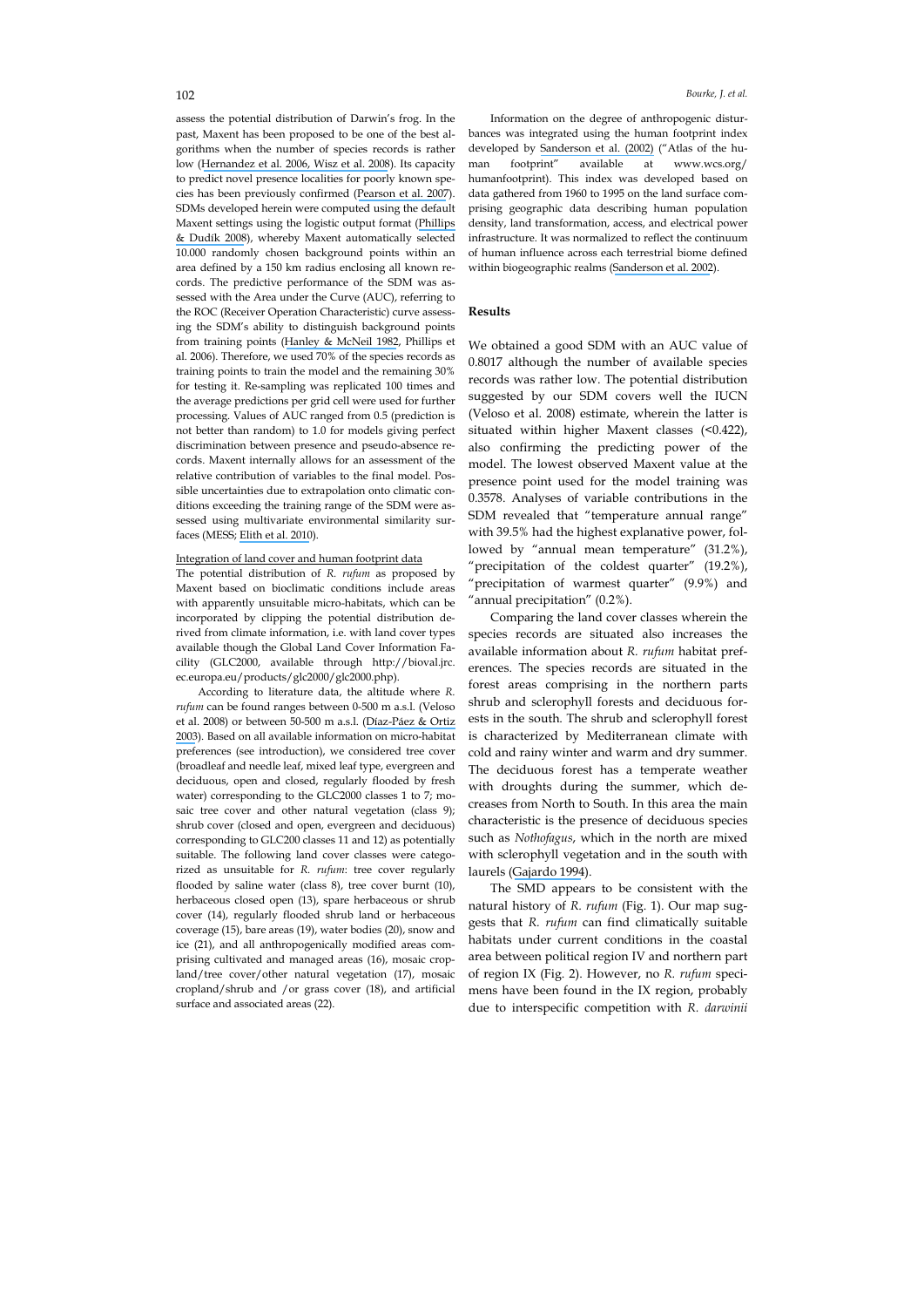#### *Rhinoderma rufum potential habitats* 103

occupying this area. Climatically suitable areas (Fig. 2a) are much larger than those providing suitable microhabitats (Fig. 2b) due to a pronounced impact of anthropogenic habitat modification (Fig. 2c and 2d).



**Figure 1.** Distribution of *Rhinoderma rufum*. In grey solid area, the distribution of *R. rufum* as suggested by Veloso et al. (2008); dashed lines, regional borders; black circles, analyzed localities based on literature data, museums records and personal communications (see Table 1).

## **Discussion**

This paper provides the first map of the potential distribution of *Rhinoderma rufum* derived from bioclimatic data combined with land cover information and summarized species records compiled from specimens kept in zoological collections, publications and personal communications. Environmentally suitable areas suggested by the model were situated close to the coast whereas its distribution, suggested by the Veloso et al. (2010), covers larger parts of the central valley. However, this is the area in Chile where most of the larger cities are conglomerated. The original landscape has been mostly anthropogenically modified making it difficult to find patches of unmodified vegetation ([Gajardo 1994](https://www.researchgate.net/publication/281322467_La_vegetacion_natural_de_Chile?el=1_x_8&enrichId=rgreq-f3f8238f6eb16f34ac2306766723702e-XXX&enrichSource=Y292ZXJQYWdlOzI2NDM1MTUzMjtBUzoxMjQ5MjQ0NDYzODQxMzBAMTQwNjc5NTcxNzkzMA==)). At the same time, the distribution of *R. rufum* suggested by Veloso et al. (2010) is very similar to the Chilean cultivation areas during the 90's ([Gajardo 1994](https://www.researchgate.net/publication/281322467_La_vegetacion_natural_de_Chile?el=1_x_8&enrichId=rgreq-f3f8238f6eb16f34ac2306766723702e-XXX&enrichSource=Y292ZXJQYWdlOzI2NDM1MTUzMjtBUzoxMjQ5MjQ0NDYzODQxMzBAMTQwNjc5NTcxNzkzMA==)). The land cover information gathered between 1999 and 2001 indicates also a high degree of anthropogenic disturbance in these areas, well mirrored by high human footprint scores. All of these former land impacts are probably currently extended in most parts of the former distribution range of *R. rufum*. Therefore, the most likely cause of population decline and possible extinction of *R. rufum* is anthropogenic habitat destruction.

Previously, Veloso et al. (2010) suggested that the possible reasons that were promoting the decline of *R. rufum* were "*the destruction of the native vegetation through the planting of pine plantations and building of second homes. However, this is unlikely to fully explain its apparent disappearance. Declines that may have taken place within environmentally suitable habitats might be the result of threats such as climate change or emerging infectious disease (possibly chytridiomycosis, although this has not previously been reported from Chile)*". In spite of this, the chytrid fungus may find suitable environmental conditions within the ranges of both *Rhinoderma* species [\(Rödder et al. 2009\).](https://www.researchgate.net/publication/38104751_Global_Amphibian_Extinction_Risk_Assessment_for_the_Panzootic_Chytrid_Fungus?el=1_x_8&enrichId=rgreq-f3f8238f6eb16f34ac2306766723702e-XXX&enrichSource=Y292ZXJQYWdlOzI2NDM1MTUzMjtBUzoxMjQ5MjQ0NDYzODQxMzBAMTQwNjc5NTcxNzkzMA==) In the meanwhile, chytridiomycosis has been recorded in Chile in an introduced species (*Xenopus laevis* by [Solis et al. 2010](https://www.researchgate.net/publication/44899598_Presence_of_Batrachochytrium_dendrobatidis_in_feral_populations_of_Xenopus_laevis_in_Chile?el=1_x_8&enrichId=rgreq-f3f8238f6eb16f34ac2306766723702e-XXX&enrichSource=Y292ZXJQYWdlOzI2NDM1MTUzMjtBUzoxMjQ5MjQ0NDYzODQxMzBAMTQwNjc5NTcxNzkzMA==)) and in three native species including the only sister species of *R. rufum*, *R. darwinii* (Bourke et al. 2010, [2011](https://www.researchgate.net/publication/51656542_New_records_of_Batrachochytrium_dendrobatidis_in_Chilean_frogs?el=1_x_8&enrichId=rgreq-f3f8238f6eb16f34ac2306766723702e-XXX&enrichSource=Y292ZXJQYWdlOzI2NDM1MTUzMjtBUzoxMjQ5MjQ0NDYzODQxMzBAMTQwNjc5NTcxNzkzMA==)). Previously, Bourke et al. (2010) examined histologically 115 *R. rufum* specimens (from Chiguayante collected in 1975 and Zapallar in 1926) to detect chytrid zoospores. These authors did not find chytrid-infected specimens of *R. rufum*, but further examinations were suggested to comprise more individuals, localities and a wider year range, including the most recent possible samples to establish when this disease was introduced in Chile.

Up to now, habitat destruction due to increased land use for cultivation and artificial areas are the most plausible reason for the declines of *R. rufum* and its possible local extinction. In spite of this, the potential distribution of *R. rufum* and the data presented in this paper may guide further *R. rufum* surveys helping to focus on areas where the species is likely to be rediscovered. More specifically, our model provides a valuable baseline for further analyses of *R. rufum* habitat preferences in Chile.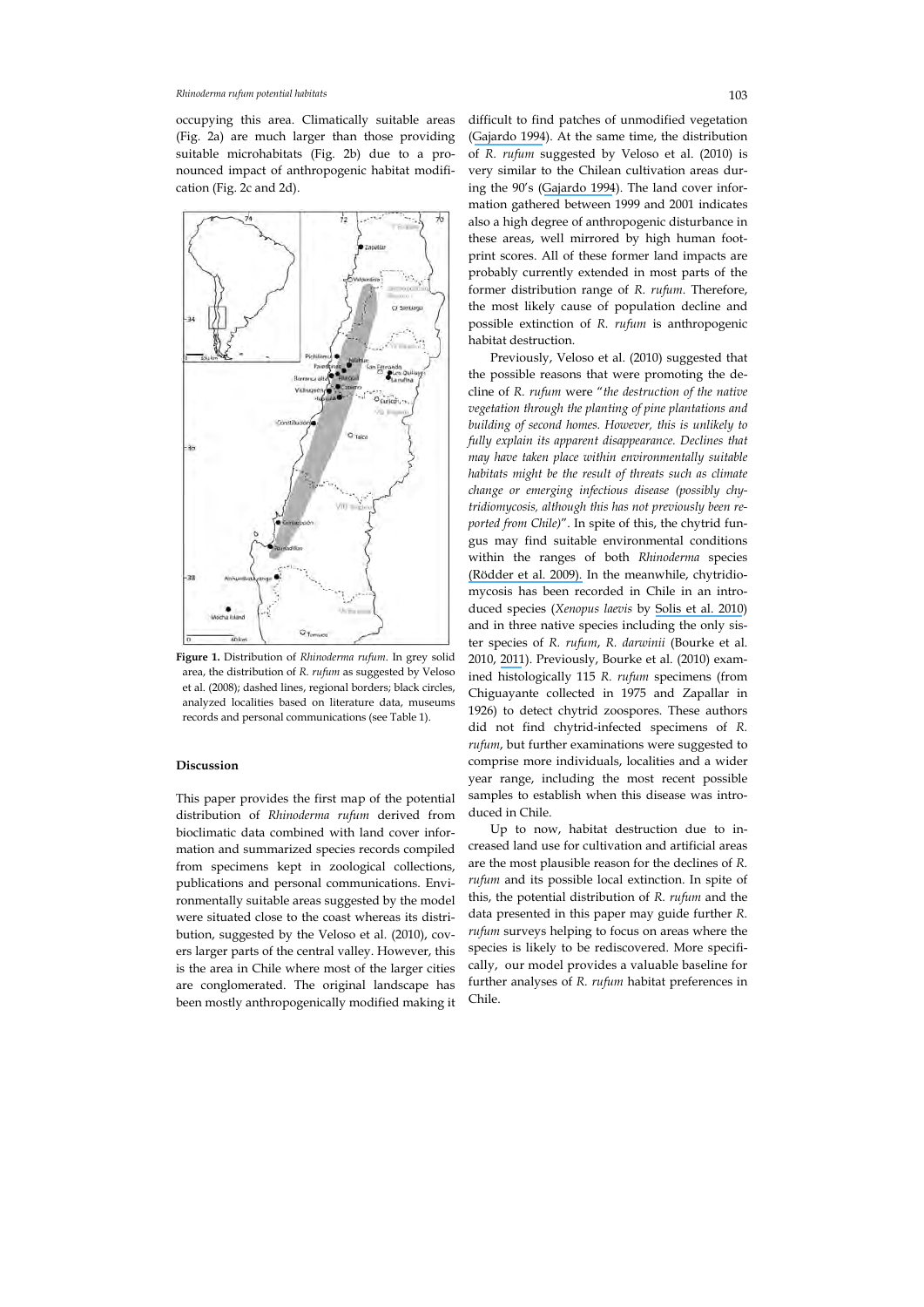

**Figure 2.** The potential distribution of *Rhinoderma rufum* based on bioclimatic information (A); *R. rufum* potential distribution based on bioclimatic and land use information (B; see material and methods); *R. rufum* potential distribution and human footprint (C; [Sanderson et al. 2002](https://www.researchgate.net/publication/232693478_The_Human_Footprint_and_the_Last_of_the_Wild?el=1_x_8&enrichId=rgreq-f3f8238f6eb16f34ac2306766723702e-XXX&enrichSource=Y292ZXJQYWdlOzI2NDM1MTUzMjtBUzoxMjQ5MjQ0NDYzODQxMzBAMTQwNjc5NTcxNzkzMA==), "Atlas of the human footprint" available at www.wcs.org/humanfootprint); *R. rufum* potential distribution and anthropogenic habitat modifications in terms of cultivated and artificial areas (D; source: Global Land Cover Information Facility 2000, GLC2000).

Hoping that in the future this frog will be found as has been the case of many other lost or thought to be extinct frogs (see introduction), it might be possible to establish an ex situ breeding program. Such facilities do exist already for its sister species, i.e. the Concepción's *Rhinoderma darwinii* breeding facility (Bourke 2010). The knowledge gathered from this species could be used to help to preserve *R. rufum* and try to save it from extinction.

the project, D. Rödder for his help in methodology and paper development, M. Bourke for English review, F. Ahmadzadeh for his help, and F. Glaw for his review. The research was funded by Chester Zoo/North of England Zoological Society in collaboration with Leipzig Zoo, ZGAP and Reptilia. J. Bourke acknowledges a grant from DAAD-CONICYT.

# **References**

**Acknowledgments:** We thank H. Werning, M. Solé, P. Ulmer and A. Charrier for their fruitful collaboration in Baillie, J.E.M., Hilton-Taylor, C., Stuart, S.N. (eds) (2004): 2004 IUCN Red List of Threatened Species. A Global Species Assessment. IUCN, Gland, Switzerland and Cambridge, UK. 217 pp.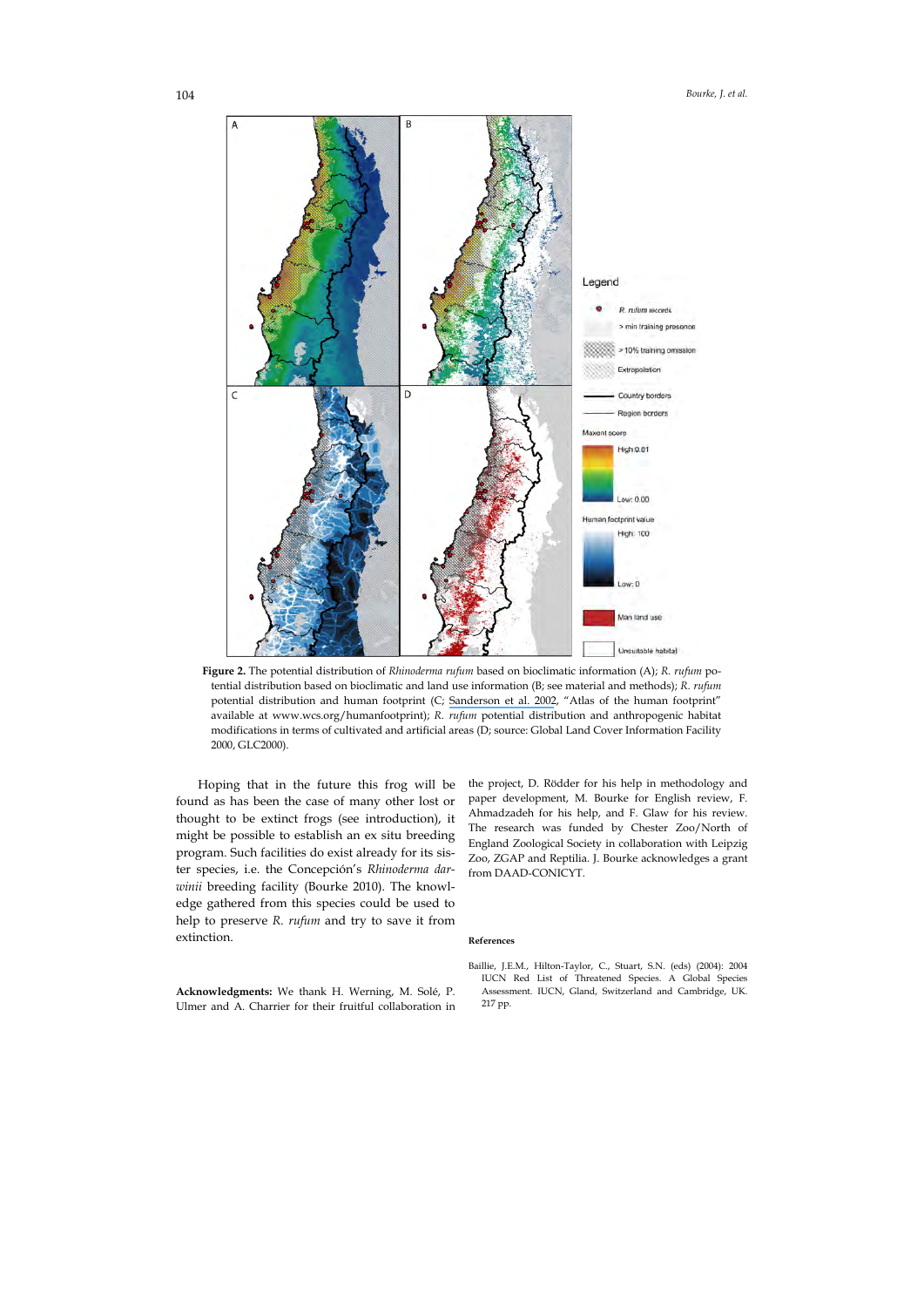*Rhinoderma rufum potential habitats* 105

- Barros, R. (1918): Notas sobre el sapito vaquero (*Rhinoderma darwinii*). Revista Chilena de Historia Natural 22: 71–75.
- [Beaumont, L.J., Hughes, L., Poulsen, M. \(2005\): Predicting species](https://www.researchgate.net/publication/222062638_Predicting_species_distributions_Use_of_climatic_parameters_in_BIOCLIM_and_its_impact_on_predictions_of_species) [distributions: use of climatic parameters in BIOCLIM and its](https://www.researchgate.net/publication/222062638_Predicting_species_distributions_Use_of_climatic_parameters_in_BIOCLIM_and_its_impact_on_predictions_of_species) [impact on predictions of species current and future](https://www.researchgate.net/publication/222062638_Predicting_species_distributions_Use_of_climatic_parameters_in_BIOCLIM_and_its_impact_on_predictions_of_species) [distributions. Ecological Modeling 186: 250–269.](https://www.researchgate.net/publication/222062638_Predicting_species_distributions_Use_of_climatic_parameters_in_BIOCLIM_and_its_impact_on_predictions_of_species)
- Beebee, T.J.C., Griffiths, R.A. 2005. The amphibians decline crisis: a watershed fro conservation biology? Biological Conservation 125: 271–285.
- Bourke, J. (2010): *Rhinoderma darwinii* captive rearing facility in Chile. Froglog 94: 2-6.
- Bourke, J., Ulmer, P., Mutschmann, F., Busse, K., Werning, H., Böhme, W. (2010): *Batrachochytrium dendrobatidis* in Darwin´s frog (*Rhinoderma darwinii*), Chile. Diseases of Aquatic Organisms, Special 4, 92 (2-3): 217–221.
- [Bourke, J., Ohst, T., Gräser, Y., Böhme, W., Plötner, J. \(2011\): New](https://www.researchgate.net/publication/51656542_New_records_of_Batrachochytrium_dendrobatidis_in_Chilean_frogs?el=1_x_8&enrichId=rgreq-f3f8238f6eb16f34ac2306766723702e-XXX&enrichSource=Y292ZXJQYWdlOzI2NDM1MTUzMjtBUzoxMjQ5MjQ0NDYzODQxMzBAMTQwNjc5NTcxNzkzMA==) records of *[Batrachochytrium dendrobatidis](https://www.researchgate.net/publication/51656542_New_records_of_Batrachochytrium_dendrobatidis_in_Chilean_frogs?el=1_x_8&enrichId=rgreq-f3f8238f6eb16f34ac2306766723702e-XXX&enrichSource=Y292ZXJQYWdlOzI2NDM1MTUzMjtBUzoxMjQ5MjQ0NDYzODQxMzBAMTQwNjc5NTcxNzkzMA==)* in Chilean frogs. [Diseases of Aquatic Organisms 95: 259–261.](https://www.researchgate.net/publication/51656542_New_records_of_Batrachochytrium_dendrobatidis_in_Chilean_frogs?el=1_x_8&enrichId=rgreq-f3f8238f6eb16f34ac2306766723702e-XXX&enrichSource=Y292ZXJQYWdlOzI2NDM1MTUzMjtBUzoxMjQ5MjQ0NDYzODQxMzBAMTQwNjc5NTcxNzkzMA==)
- Busby, J.R. (1991): BIOCLIM a bioclimatic analysis and prediction system, pp. 64–68. In: Margules, C.R., Austin, M.P. (eds) Nature conservation: cost effective biological surveys and data analysis. Melbourne: CSIRO.
- Busse, K. (2002): Darwin's Frogs in Danger; *Rhinoderma*, are there any *Rhinoderma rufum* left in Chile? Reptilia 25: 63–67.
- Cei, J.M. (1958): Las láminas originales del suplemento a los Batraquios chilenos de Phillipi: primera impresión y comentarios. I. Investigaciones Zoológicas Chilenas 4: 245.
- Cei, J.M. (1962): Batracios de Chile. Editorial Universidad de Chile. Santiago. Chile, 236 pp.
- Conservation International (2011): Search for lost amphibians, <www.conservation.org/campaigns/lost\_frogs/Pages/search\_f or\_lost\_amphibians.aspx>, accessed at: 2011.05.17.
- [Collins, J.P., Storfer, A. \(2003\): Global amphibian declines: sorting](https://www.researchgate.net/publication/227496326_Global_Amphibian_Declines_Sorting_the_Hypotheses?el=1_x_8&enrichId=rgreq-f3f8238f6eb16f34ac2306766723702e-XXX&enrichSource=Y292ZXJQYWdlOzI2NDM1MTUzMjtBUzoxMjQ5MjQ0NDYzODQxMzBAMTQwNjc5NTcxNzkzMA==) [the hypotheses. Diversity and Distributions 9: 89–98.](https://www.researchgate.net/publication/227496326_Global_Amphibian_Declines_Sorting_the_Hypotheses?el=1_x_8&enrichId=rgreq-f3f8238f6eb16f34ac2306766723702e-XXX&enrichSource=Y292ZXJQYWdlOzI2NDM1MTUzMjtBUzoxMjQ5MjQ0NDYzODQxMzBAMTQwNjc5NTcxNzkzMA==)
- [Díaz-Páez, H., Ortiz, J.C. \(2003\): Evaluación del estado de](https://www.researchgate.net/publication/250373526_Evaluacion_del_estado_de_conservacion_de_los_anfibios_en_Chile?el=1_x_8&enrichId=rgreq-f3f8238f6eb16f34ac2306766723702e-XXX&enrichSource=Y292ZXJQYWdlOzI2NDM1MTUzMjtBUzoxMjQ5MjQ0NDYzODQxMzBAMTQwNjc5NTcxNzkzMA==) [conservación de los anfibios en Chile. Revista Chilena de](https://www.researchgate.net/publication/250373526_Evaluacion_del_estado_de_conservacion_de_los_anfibios_en_Chile?el=1_x_8&enrichId=rgreq-f3f8238f6eb16f34ac2306766723702e-XXX&enrichSource=Y292ZXJQYWdlOzI2NDM1MTUzMjtBUzoxMjQ5MjQ0NDYzODQxMzBAMTQwNjc5NTcxNzkzMA==) [Historia Natural 76: 509–525.](https://www.researchgate.net/publication/250373526_Evaluacion_del_estado_de_conservacion_de_los_anfibios_en_Chile?el=1_x_8&enrichId=rgreq-f3f8238f6eb16f34ac2306766723702e-XXX&enrichSource=Y292ZXJQYWdlOzI2NDM1MTUzMjtBUzoxMjQ5MjQ0NDYzODQxMzBAMTQwNjc5NTcxNzkzMA==)
- [Doherty, D.A., Harcourt, A.H. \(2004\): Are rare primate taxa](https://www.researchgate.net/publication/229663846_Are_primate_taxa_specialists_or_simply_less_studied?el=1_x_8&enrichId=rgreq-f3f8238f6eb16f34ac2306766723702e-XXX&enrichSource=Y292ZXJQYWdlOzI2NDM1MTUzMjtBUzoxMjQ5MjQ0NDYzODQxMzBAMTQwNjc5NTcxNzkzMA==) [specialists or simply less studied? Journal of Biogeography 31:](https://www.researchgate.net/publication/229663846_Are_primate_taxa_specialists_or_simply_less_studied?el=1_x_8&enrichId=rgreq-f3f8238f6eb16f34ac2306766723702e-XXX&enrichSource=Y292ZXJQYWdlOzI2NDM1MTUzMjtBUzoxMjQ5MjQ0NDYzODQxMzBAMTQwNjc5NTcxNzkzMA==) [57–61.](https://www.researchgate.net/publication/229663846_Are_primate_taxa_specialists_or_simply_less_studied?el=1_x_8&enrichId=rgreq-f3f8238f6eb16f34ac2306766723702e-XXX&enrichSource=Y292ZXJQYWdlOzI2NDM1MTUzMjtBUzoxMjQ5MjQ0NDYzODQxMzBAMTQwNjc5NTcxNzkzMA==)
- [Donoso-Barros, R. \(1970\): Catálogo Herpetológico Chileno. Boletín](https://www.researchgate.net/publication/292023590_Catalogo_herpetologico_chileno?el=1_x_8&enrichId=rgreq-f3f8238f6eb16f34ac2306766723702e-XXX&enrichSource=Y292ZXJQYWdlOzI2NDM1MTUzMjtBUzoxMjQ5MjQ0NDYzODQxMzBAMTQwNjc5NTcxNzkzMA==) [del Museo de Historia Natural Santiago Chile 31: 46.](https://www.researchgate.net/publication/292023590_Catalogo_herpetologico_chileno?el=1_x_8&enrichId=rgreq-f3f8238f6eb16f34ac2306766723702e-XXX&enrichSource=Y292ZXJQYWdlOzI2NDM1MTUzMjtBUzoxMjQ5MjQ0NDYzODQxMzBAMTQwNjc5NTcxNzkzMA==)
- Duméril, A.M., Bibron, G. (1841): Erpétologie Générale, Paris 8: 657–659.
- EDGE (2011): Evolutionary distinct and globally endangered. ZSL living conservation, <www.edgeofexistence.org>, accessed at: 2011.10.04.
- [Edwards, T.C.J., Cutler, R., Zimmermann, N.E., Geiser, L., Alegria,](https://www.researchgate.net/publication/216200322_Model-based_stratifications_for_enhancing_the_detection_of_rare_ecological_events?el=1_x_8&enrichId=rgreq-f3f8238f6eb16f34ac2306766723702e-XXX&enrichSource=Y292ZXJQYWdlOzI2NDM1MTUzMjtBUzoxMjQ5MjQ0NDYzODQxMzBAMTQwNjc5NTcxNzkzMA==) [J. \(2005\): Model-based stratifications for enhancing the detection](https://www.researchgate.net/publication/216200322_Model-based_stratifications_for_enhancing_the_detection_of_rare_ecological_events?el=1_x_8&enrichId=rgreq-f3f8238f6eb16f34ac2306766723702e-XXX&enrichSource=Y292ZXJQYWdlOzI2NDM1MTUzMjtBUzoxMjQ5MjQ0NDYzODQxMzBAMTQwNjc5NTcxNzkzMA==)  [of rare ecological events: lichens as a case study. Ecology 86:](https://www.researchgate.net/publication/216200322_Model-based_stratifications_for_enhancing_the_detection_of_rare_ecological_events?el=1_x_8&enrichId=rgreq-f3f8238f6eb16f34ac2306766723702e-XXX&enrichSource=Y292ZXJQYWdlOzI2NDM1MTUzMjtBUzoxMjQ5MjQ0NDYzODQxMzBAMTQwNjc5NTcxNzkzMA==) [1081–1090.](https://www.researchgate.net/publication/216200322_Model-based_stratifications_for_enhancing_the_detection_of_rare_ecological_events?el=1_x_8&enrichId=rgreq-f3f8238f6eb16f34ac2306766723702e-XXX&enrichSource=Y292ZXJQYWdlOzI2NDM1MTUzMjtBUzoxMjQ5MjQ0NDYzODQxMzBAMTQwNjc5NTcxNzkzMA==)
- [Elith, J., Kearney, M., Phillips, S.J. \(2010\): The art of modelling](https://www.researchgate.net/publication/227604776_The_art_of_modeling_range-shifted_species?el=1_x_8&enrichId=rgreq-f3f8238f6eb16f34ac2306766723702e-XXX&enrichSource=Y292ZXJQYWdlOzI2NDM1MTUzMjtBUzoxMjQ5MjQ0NDYzODQxMzBAMTQwNjc5NTcxNzkzMA==) [range-shifting species. Methods in Ecology and Evolution 1:](https://www.researchgate.net/publication/227604776_The_art_of_modeling_range-shifted_species?el=1_x_8&enrichId=rgreq-f3f8238f6eb16f34ac2306766723702e-XXX&enrichSource=Y292ZXJQYWdlOzI2NDM1MTUzMjtBUzoxMjQ5MjQ0NDYzODQxMzBAMTQwNjc5NTcxNzkzMA==) [330–342.](https://www.researchgate.net/publication/227604776_The_art_of_modeling_range-shifted_species?el=1_x_8&enrichId=rgreq-f3f8238f6eb16f34ac2306766723702e-XXX&enrichSource=Y292ZXJQYWdlOzI2NDM1MTUzMjtBUzoxMjQ5MjQ0NDYzODQxMzBAMTQwNjc5NTcxNzkzMA==)
- [Formas, R. \(1976\): New karyological data of](https://www.researchgate.net/publication/22199962_New_karyological_data_of_Rhinoderma_The_chromosomes_of_Rhinoderma_rufum?el=1_x_8&enrichId=rgreq-f3f8238f6eb16f34ac2306766723702e-XXX&enrichSource=Y292ZXJQYWdlOzI2NDM1MTUzMjtBUzoxMjQ5MjQ0NDYzODQxMzBAMTQwNjc5NTcxNzkzMA==) *Rhinoderma*: the chromosomes of *Rhinoderma rufum*[. Experientia 32\(8\): 1000–1002.](https://www.researchgate.net/publication/22199962_New_karyological_data_of_Rhinoderma_The_chromosomes_of_Rhinoderma_rufum?el=1_x_8&enrichId=rgreq-f3f8238f6eb16f34ac2306766723702e-XXX&enrichSource=Y292ZXJQYWdlOzI2NDM1MTUzMjtBUzoxMjQ5MjQ0NDYzODQxMzBAMTQwNjc5NTcxNzkzMA==)
- Formas, R. (1995): Anfibios, pp. 314–325. In: Simonetti, J.A., Arroyo, M.T., Spotorno, A.E., Lozada, E. (eds), Diversidad biológica en Chile. Comisión Nacional de Ciencia y Tecnología, Santiago, Chile.
- Formas, R., Pugin, E., Jorquera, B. (1975): La identidad del batracio Chileno *Heminectes rufus* Philippi, 1902. Physis, Section C 89: 147–157.
- [Gajardo, R. \(1994\): La Vegetación Natural de Chile. Clasificación y](https://www.researchgate.net/publication/281322467_La_vegetacion_natural_de_Chile?el=1_x_8&enrichId=rgreq-f3f8238f6eb16f34ac2306766723702e-XXX&enrichSource=Y292ZXJQYWdlOzI2NDM1MTUzMjtBUzoxMjQ5MjQ0NDYzODQxMzBAMTQwNjc5NTcxNzkzMA==) [Distribución Geográfica. Editorial Universitaria, Santiago, 166](https://www.researchgate.net/publication/281322467_La_vegetacion_natural_de_Chile?el=1_x_8&enrichId=rgreq-f3f8238f6eb16f34ac2306766723702e-XXX&enrichSource=Y292ZXJQYWdlOzI2NDM1MTUzMjtBUzoxMjQ5MjQ0NDYzODQxMzBAMTQwNjc5NTcxNzkzMA==) [pp.](https://www.researchgate.net/publication/281322467_La_vegetacion_natural_de_Chile?el=1_x_8&enrichId=rgreq-f3f8238f6eb16f34ac2306766723702e-XXX&enrichSource=Y292ZXJQYWdlOzI2NDM1MTUzMjtBUzoxMjQ5MjQ0NDYzODQxMzBAMTQwNjc5NTcxNzkzMA==)
- [Gardner, T. \(2001\): Declining amphibians populations: a global](https://www.researchgate.net/publication/26411061_Declining_amphibian_populations_A_global_phenomenon_in_conservation_biology?el=1_x_8&enrichId=rgreq-f3f8238f6eb16f34ac2306766723702e-XXX&enrichSource=Y292ZXJQYWdlOzI2NDM1MTUzMjtBUzoxMjQ5MjQ0NDYzODQxMzBAMTQwNjc5NTcxNzkzMA==) [phenomenon in conservation biology. Animal Biodiversity and](https://www.researchgate.net/publication/26411061_Declining_amphibian_populations_A_global_phenomenon_in_conservation_biology?el=1_x_8&enrichId=rgreq-f3f8238f6eb16f34ac2306766723702e-XXX&enrichSource=Y292ZXJQYWdlOzI2NDM1MTUzMjtBUzoxMjQ5MjQ0NDYzODQxMzBAMTQwNjc5NTcxNzkzMA==) [Conservation 24\(2\): 25–44.](https://www.researchgate.net/publication/26411061_Declining_amphibian_populations_A_global_phenomenon_in_conservation_biology?el=1_x_8&enrichId=rgreq-f3f8238f6eb16f34ac2306766723702e-XXX&enrichSource=Y292ZXJQYWdlOzI2NDM1MTUzMjtBUzoxMjQ5MjQ0NDYzODQxMzBAMTQwNjc5NTcxNzkzMA==)
- [Gascon, C., Collins, J.P., Moore, R.D., Church, D.R., McKay, J.E.,](https://www.researchgate.net/publication/227788503_Implementing_the_Amphibian_Conservation_Action_Plan?el=1_x_8&enrichId=rgreq-f3f8238f6eb16f34ac2306766723702e-XXX&enrichSource=Y292ZXJQYWdlOzI2NDM1MTUzMjtBUzoxMjQ5MjQ0NDYzODQxMzBAMTQwNjc5NTcxNzkzMA==) [Mendelson, III, J.R. \(2007\): Amphibian Conservation Action](https://www.researchgate.net/publication/227788503_Implementing_the_Amphibian_Conservation_Action_Plan?el=1_x_8&enrichId=rgreq-f3f8238f6eb16f34ac2306766723702e-XXX&enrichSource=Y292ZXJQYWdlOzI2NDM1MTUzMjtBUzoxMjQ5MjQ0NDYzODQxMzBAMTQwNjc5NTcxNzkzMA==)

[Plan. Gland, Switzerland, Cambridge, UK: IUCN, Conservation](https://www.researchgate.net/publication/227788503_Implementing_the_Amphibian_Conservation_Action_Plan?el=1_x_8&enrichId=rgreq-f3f8238f6eb16f34ac2306766723702e-XXX&enrichSource=Y292ZXJQYWdlOzI2NDM1MTUzMjtBUzoxMjQ5MjQ0NDYzODQxMzBAMTQwNjc5NTcxNzkzMA==)  [International. 64 pp.](https://www.researchgate.net/publication/227788503_Implementing_the_Amphibian_Conservation_Action_Plan?el=1_x_8&enrichId=rgreq-f3f8238f6eb16f34ac2306766723702e-XXX&enrichSource=Y292ZXJQYWdlOzI2NDM1MTUzMjtBUzoxMjQ5MjQ0NDYzODQxMzBAMTQwNjc5NTcxNzkzMA==)

- [Gaston, K.J., Fuller, R.A. \(2009\): The sizes of species geographic](https://www.researchgate.net/publication/227987448_The_size_of_species)  [ranges. Journal of Applied Ecology 46: 1–9.](https://www.researchgate.net/publication/227987448_The_size_of_species)
- Glade, A. (1998): Libro rojo de los vertebrados terrestres chilenos*.*  Ministerio de Agricultura y Corporación Nacional Forestal, Santiago, 69 pp.
- Gobierno de Chile, comision nacional del medio ambiente, región Bio-bío (2008): Estrategia Regional y plan de acción para la Biodiversidad. Región Bio-bío, 42 pp.
- [Hanley, J.A., McNeil, B.J. \(1982\): The meaning and use of the area](https://www.researchgate.net/publication/16134792_The_Meaning_and_Use_of_the_Area_Under_a_Receiver_Operating_Characteristic_ROC_Curve?el=1_x_8&enrichId=rgreq-f3f8238f6eb16f34ac2306766723702e-XXX&enrichSource=Y292ZXJQYWdlOzI2NDM1MTUzMjtBUzoxMjQ5MjQ0NDYzODQxMzBAMTQwNjc5NTcxNzkzMA==)  [under receiver operating characteristic \(ROC\) curve. Radiology](https://www.researchgate.net/publication/16134792_The_Meaning_and_Use_of_the_Area_Under_a_Receiver_Operating_Characteristic_ROC_Curve?el=1_x_8&enrichId=rgreq-f3f8238f6eb16f34ac2306766723702e-XXX&enrichSource=Y292ZXJQYWdlOzI2NDM1MTUzMjtBUzoxMjQ5MjQ0NDYzODQxMzBAMTQwNjc5NTcxNzkzMA==)  [143: 29–36.](https://www.researchgate.net/publication/16134792_The_Meaning_and_Use_of_the_Area_Under_a_Receiver_Operating_Characteristic_ROC_Curve?el=1_x_8&enrichId=rgreq-f3f8238f6eb16f34ac2306766723702e-XXX&enrichSource=Y292ZXJQYWdlOzI2NDM1MTUzMjtBUzoxMjQ5MjQ0NDYzODQxMzBAMTQwNjc5NTcxNzkzMA==)
- [Hernandez, P.A., Graham, C.H., Master, L.L., Albert, D.L. \(2006\):](https://www.researchgate.net/publication/227546950_The_effect_of_sample_size_and_species_characteristics_on_performance_of_different_species_distribution_modeling_methods?el=1_x_8&enrichId=rgreq-f3f8238f6eb16f34ac2306766723702e-XXX&enrichSource=Y292ZXJQYWdlOzI2NDM1MTUzMjtBUzoxMjQ5MjQ0NDYzODQxMzBAMTQwNjc5NTcxNzkzMA==)  [The effect of sample size and species characteristics on](https://www.researchgate.net/publication/227546950_The_effect_of_sample_size_and_species_characteristics_on_performance_of_different_species_distribution_modeling_methods?el=1_x_8&enrichId=rgreq-f3f8238f6eb16f34ac2306766723702e-XXX&enrichSource=Y292ZXJQYWdlOzI2NDM1MTUzMjtBUzoxMjQ5MjQ0NDYzODQxMzBAMTQwNjc5NTcxNzkzMA==)  [performance of different species distribution modeling methods.](https://www.researchgate.net/publication/227546950_The_effect_of_sample_size_and_species_characteristics_on_performance_of_different_species_distribution_modeling_methods?el=1_x_8&enrichId=rgreq-f3f8238f6eb16f34ac2306766723702e-XXX&enrichSource=Y292ZXJQYWdlOzI2NDM1MTUzMjtBUzoxMjQ5MjQ0NDYzODQxMzBAMTQwNjc5NTcxNzkzMA==)  [Ecography 29: 773–785.](https://www.researchgate.net/publication/227546950_The_effect_of_sample_size_and_species_characteristics_on_performance_of_different_species_distribution_modeling_methods?el=1_x_8&enrichId=rgreq-f3f8238f6eb16f34ac2306766723702e-XXX&enrichSource=Y292ZXJQYWdlOzI2NDM1MTUzMjtBUzoxMjQ5MjQ0NDYzODQxMzBAMTQwNjc5NTcxNzkzMA==)
- [Hijmans, R.J., Cameron, S.E., Parra, J.L., Jones, P.G., Jarvis, A.](https://www.researchgate.net/publication/224839897_Very_high_resolution_interpolated_climate_surfaces_of_global_land_areas?el=1_x_8&enrichId=rgreq-f3f8238f6eb16f34ac2306766723702e-XXX&enrichSource=Y292ZXJQYWdlOzI2NDM1MTUzMjtBUzoxMjQ5MjQ0NDYzODQxMzBAMTQwNjc5NTcxNzkzMA==)  [\(2005a\): Very high resolution interpolated climate surfaces for](https://www.researchgate.net/publication/224839897_Very_high_resolution_interpolated_climate_surfaces_of_global_land_areas?el=1_x_8&enrichId=rgreq-f3f8238f6eb16f34ac2306766723702e-XXX&enrichSource=Y292ZXJQYWdlOzI2NDM1MTUzMjtBUzoxMjQ5MjQ0NDYzODQxMzBAMTQwNjc5NTcxNzkzMA==)  [global land areas. International Journal of Climatology 25: 1965–](https://www.researchgate.net/publication/224839897_Very_high_resolution_interpolated_climate_surfaces_of_global_land_areas?el=1_x_8&enrichId=rgreq-f3f8238f6eb16f34ac2306766723702e-XXX&enrichSource=Y292ZXJQYWdlOzI2NDM1MTUzMjtBUzoxMjQ5MjQ0NDYzODQxMzBAMTQwNjc5NTcxNzkzMA==) [1978.](https://www.researchgate.net/publication/224839897_Very_high_resolution_interpolated_climate_surfaces_of_global_land_areas?el=1_x_8&enrichId=rgreq-f3f8238f6eb16f34ac2306766723702e-XXX&enrichSource=Y292ZXJQYWdlOzI2NDM1MTUzMjtBUzoxMjQ5MjQ0NDYzODQxMzBAMTQwNjc5NTcxNzkzMA==)
- Hijmans, R.J., Guarino, L., Jarvis, A., O'Brien, R., Mathur, P., Bussink, C., Cruz, M., Barrantes, I., Rojas, E. (2005b): DIVA-GIS Version 5.2 Manual <www.diva-gis.org>, accessed at: 2011.10.25.
- Ibarra-Vidal, H. (1989): Línia base de la reserva nacional isla Mocha, 67 pp.
- IUCN (2011): IUCN Red List of Threatened Species. Version 2011.1. <www.iucnredlist.org>, accessed at: 2011.11.10.
- Jorquera, B. (1986): Biología de la reproducción del género *Rhinoderma*. Anales del Museo de Historia Natural de Valparaíso 17: 53–62.
- Jorquera, B., Pugín, E., Goicoechea, O. (1972): Tabla de desarrollo normal de *Rhinoderma darwinii*. Archivos de Medicina Veterinaria 4: 1–15.
- Jorquera, B., Pugin, E., Goicoechea, O. (1974): Tabla de desarrollo normal de *Rhinoderma darwinii* (Concepción). Boletín de la Sociedad de Biología de Concepción 48: 127–146.
- Jorquera, B., Pugin, E., Garrido, O., Goicoechea, O., Formas, R. (1981): Procedimiento de desarrollo en dos especies del género *Rhinoderma*. Medio Ambiente 5: 58–71.
- [Jorquera B., Garrido O., Pugin E. \(1982\): Comparative studies of the](https://www.researchgate.net/publication/271754914_Comparative_Studies_of_the_Digestive_Tract_Development_between_Rhinoderma_darwinii_and_R_rufum?el=1_x_8&enrichId=rgreq-f3f8238f6eb16f34ac2306766723702e-XXX&enrichSource=Y292ZXJQYWdlOzI2NDM1MTUzMjtBUzoxMjQ5MjQ0NDYzODQxMzBAMTQwNjc5NTcxNzkzMA==)  [digestive tract development between](https://www.researchgate.net/publication/271754914_Comparative_Studies_of_the_Digestive_Tract_Development_between_Rhinoderma_darwinii_and_R_rufum?el=1_x_8&enrichId=rgreq-f3f8238f6eb16f34ac2306766723702e-XXX&enrichSource=Y292ZXJQYWdlOzI2NDM1MTUzMjtBUzoxMjQ5MjQ0NDYzODQxMzBAMTQwNjc5NTcxNzkzMA==) *Rhinoderma darwinii* and *R. rufum.* [Journal of Herpetology 16\(3\): 205–214.](https://www.researchgate.net/publication/271754914_Comparative_Studies_of_the_Digestive_Tract_Development_between_Rhinoderma_darwinii_and_R_rufum?el=1_x_8&enrichId=rgreq-f3f8238f6eb16f34ac2306766723702e-XXX&enrichSource=Y292ZXJQYWdlOzI2NDM1MTUzMjtBUzoxMjQ5MjQ0NDYzODQxMzBAMTQwNjc5NTcxNzkzMA==)
- [Karl, J.W., Wright, N.M., Heglund, P.J., Scott, J.M. \(1999\): Obtaining](https://www.researchgate.net/publication/288801523_Obtaining_environmental_measures_to_facilitate_vertebrate_habitat_modeling?el=1_x_8&enrichId=rgreq-f3f8238f6eb16f34ac2306766723702e-XXX&enrichSource=Y292ZXJQYWdlOzI2NDM1MTUzMjtBUzoxMjQ5MjQ0NDYzODQxMzBAMTQwNjc5NTcxNzkzMA==)  [environmental measures to facilitate vertebrate habitat](https://www.researchgate.net/publication/288801523_Obtaining_environmental_measures_to_facilitate_vertebrate_habitat_modeling?el=1_x_8&enrichId=rgreq-f3f8238f6eb16f34ac2306766723702e-XXX&enrichSource=Y292ZXJQYWdlOzI2NDM1MTUzMjtBUzoxMjQ5MjQ0NDYzODQxMzBAMTQwNjc5NTcxNzkzMA==)  [modeling. Wildlife Society Bulletin 27: 357–365.](https://www.researchgate.net/publication/288801523_Obtaining_environmental_measures_to_facilitate_vertebrate_habitat_modeling?el=1_x_8&enrichId=rgreq-f3f8238f6eb16f34ac2306766723702e-XXX&enrichSource=Y292ZXJQYWdlOzI2NDM1MTUzMjtBUzoxMjQ5MjQ0NDYzODQxMzBAMTQwNjc5NTcxNzkzMA==)
- [Krieg, H. \(1924\): Biologische Reisestudien in Südamerika. II.](https://www.researchgate.net/publication/248079410_Biologische_reisestudien_in_Sdamerika_II_Rhinoderma_und_calyptocephalus?el=1_x_8&enrichId=rgreq-f3f8238f6eb16f34ac2306766723702e-XXX&enrichSource=Y292ZXJQYWdlOzI2NDM1MTUzMjtBUzoxMjQ5MjQ0NDYzODQxMzBAMTQwNjc5NTcxNzkzMA==)  *Rhinoderma* und *Callyptocephalus*[. Zeitschrift für Morphologie](https://www.researchgate.net/publication/248079410_Biologische_reisestudien_in_Sdamerika_II_Rhinoderma_und_calyptocephalus?el=1_x_8&enrichId=rgreq-f3f8238f6eb16f34ac2306766723702e-XXX&enrichSource=Y292ZXJQYWdlOzI2NDM1MTUzMjtBUzoxMjQ5MjQ0NDYzODQxMzBAMTQwNjc5NTcxNzkzMA==)  [und Ökologie der Tiere 3: 150–168.](https://www.researchgate.net/publication/248079410_Biologische_reisestudien_in_Sdamerika_II_Rhinoderma_und_calyptocephalus?el=1_x_8&enrichId=rgreq-f3f8238f6eb16f34ac2306766723702e-XXX&enrichSource=Y292ZXJQYWdlOzI2NDM1MTUzMjtBUzoxMjQ5MjQ0NDYzODQxMzBAMTQwNjc5NTcxNzkzMA==)
- [Le Lay, G., Engler, R., Franc, E., Guisan, A. \(2010\): Prospective](https://www.researchgate.net/publication/224935228_Prospective_sampling_based_on_model_ensembles_improves_the_detection_of_rare_species?el=1_x_8&enrichId=rgreq-f3f8238f6eb16f34ac2306766723702e-XXX&enrichSource=Y292ZXJQYWdlOzI2NDM1MTUzMjtBUzoxMjQ5MjQ0NDYzODQxMzBAMTQwNjc5NTcxNzkzMA==)  sampling based on model ensembles improves the detection of [rare species. Ecography 33: 1015–1027.](https://www.researchgate.net/publication/224935228_Prospective_sampling_based_on_model_ensembles_improves_the_detection_of_rare_species?el=1_x_8&enrichId=rgreq-f3f8238f6eb16f34ac2306766723702e-XXX&enrichSource=Y292ZXJQYWdlOzI2NDM1MTUzMjtBUzoxMjQ5MjQ0NDYzODQxMzBAMTQwNjc5NTcxNzkzMA==)
- O'Conner, R.J. (2002): The conceptual basis of species distribution modeling: time for a paradigm shift?, pp. 25–33 In: Scott J.M., Heglund P.J., Morrison M.L., Haufler J.B., Raphael M.G., Wall W.A., Samson F.B. (eds), Predicting species occurrences: issues of accuracy and scale. Island Press, Washington, D.C.
- Ortiz, J.C., Ibarra-Vidal, H. (2005): Amphibians and reptilians of the Nahuelbuta range, pp. 427–440. In: Smith-Ramirez, C., Armesto, J.J., Valdovinos, C. (eds), Historia, biodiversidad y ecología de los bosques costeros de Chile. Editorial Universitaria bosque nativo, first edition, Santiago, Chile.
- [Pearson, R.G., Raxworthy, C.J., Nakamura, M., Peterson, A.T.](https://www.researchgate.net/publication/227714587_ORIGINAL_ARTICLE_Predicting_species_distributions_from_small_numbers_of_occurrence_records_a_test_case_using_cryptic_geckos_in_Madagascar?el=1_x_8&enrichId=rgreq-f3f8238f6eb16f34ac2306766723702e-XXX&enrichSource=Y292ZXJQYWdlOzI2NDM1MTUzMjtBUzoxMjQ5MjQ0NDYzODQxMzBAMTQwNjc5NTcxNzkzMA==)  [\(2007\): Predicting species distributions from small numbers of](https://www.researchgate.net/publication/227714587_ORIGINAL_ARTICLE_Predicting_species_distributions_from_small_numbers_of_occurrence_records_a_test_case_using_cryptic_geckos_in_Madagascar?el=1_x_8&enrichId=rgreq-f3f8238f6eb16f34ac2306766723702e-XXX&enrichSource=Y292ZXJQYWdlOzI2NDM1MTUzMjtBUzoxMjQ5MjQ0NDYzODQxMzBAMTQwNjc5NTcxNzkzMA==)  [occurrence records: A test case using cryptic geckos in](https://www.researchgate.net/publication/227714587_ORIGINAL_ARTICLE_Predicting_species_distributions_from_small_numbers_of_occurrence_records_a_test_case_using_cryptic_geckos_in_Madagascar?el=1_x_8&enrichId=rgreq-f3f8238f6eb16f34ac2306766723702e-XXX&enrichSource=Y292ZXJQYWdlOzI2NDM1MTUzMjtBUzoxMjQ5MjQ0NDYzODQxMzBAMTQwNjc5NTcxNzkzMA==)  [Madagascar. Journal of Biogeography 34: 102–117.](https://www.researchgate.net/publication/227714587_ORIGINAL_ARTICLE_Predicting_species_distributions_from_small_numbers_of_occurrence_records_a_test_case_using_cryptic_geckos_in_Madagascar?el=1_x_8&enrichId=rgreq-f3f8238f6eb16f34ac2306766723702e-XXX&enrichSource=Y292ZXJQYWdlOzI2NDM1MTUzMjtBUzoxMjQ5MjQ0NDYzODQxMzBAMTQwNjc5NTcxNzkzMA==)
- [Penna, M., Veloso, A. \(1990\): Vocal diversity in frogs of the South](https://www.researchgate.net/publication/271804148_Vocal_Diversity_in_Frogs_of_the_South_American_Temperate_Forest?el=1_x_8&enrichId=rgreq-f3f8238f6eb16f34ac2306766723702e-XXX&enrichSource=Y292ZXJQYWdlOzI2NDM1MTUzMjtBUzoxMjQ5MjQ0NDYzODQxMzBAMTQwNjc5NTcxNzkzMA==)  [American temperate forest. Journal of Herpetology 24 \(1\): 23–32.](https://www.researchgate.net/publication/271804148_Vocal_Diversity_in_Frogs_of_the_South_American_Temperate_Forest?el=1_x_8&enrichId=rgreq-f3f8238f6eb16f34ac2306766723702e-XXX&enrichSource=Y292ZXJQYWdlOzI2NDM1MTUzMjtBUzoxMjQ5MjQ0NDYzODQxMzBAMTQwNjc5NTcxNzkzMA==)
- [Peterson, C.R., Burton, S.R., Patla, D.A. \(2005\): Geographic](https://www.researchgate.net/publication/286239999_Geographical_Information_Systems_and_Survey_Designs?el=1_x_8&enrichId=rgreq-f3f8238f6eb16f34ac2306766723702e-XXX&enrichSource=Y292ZXJQYWdlOzI2NDM1MTUzMjtBUzoxMjQ5MjQ0NDYzODQxMzBAMTQwNjc5NTcxNzkzMA==)  [information systems and survey designs, pp. 320–326. In:](https://www.researchgate.net/publication/286239999_Geographical_Information_Systems_and_Survey_Designs?el=1_x_8&enrichId=rgreq-f3f8238f6eb16f34ac2306766723702e-XXX&enrichSource=Y292ZXJQYWdlOzI2NDM1MTUzMjtBUzoxMjQ5MjQ0NDYzODQxMzBAMTQwNjc5NTcxNzkzMA==)